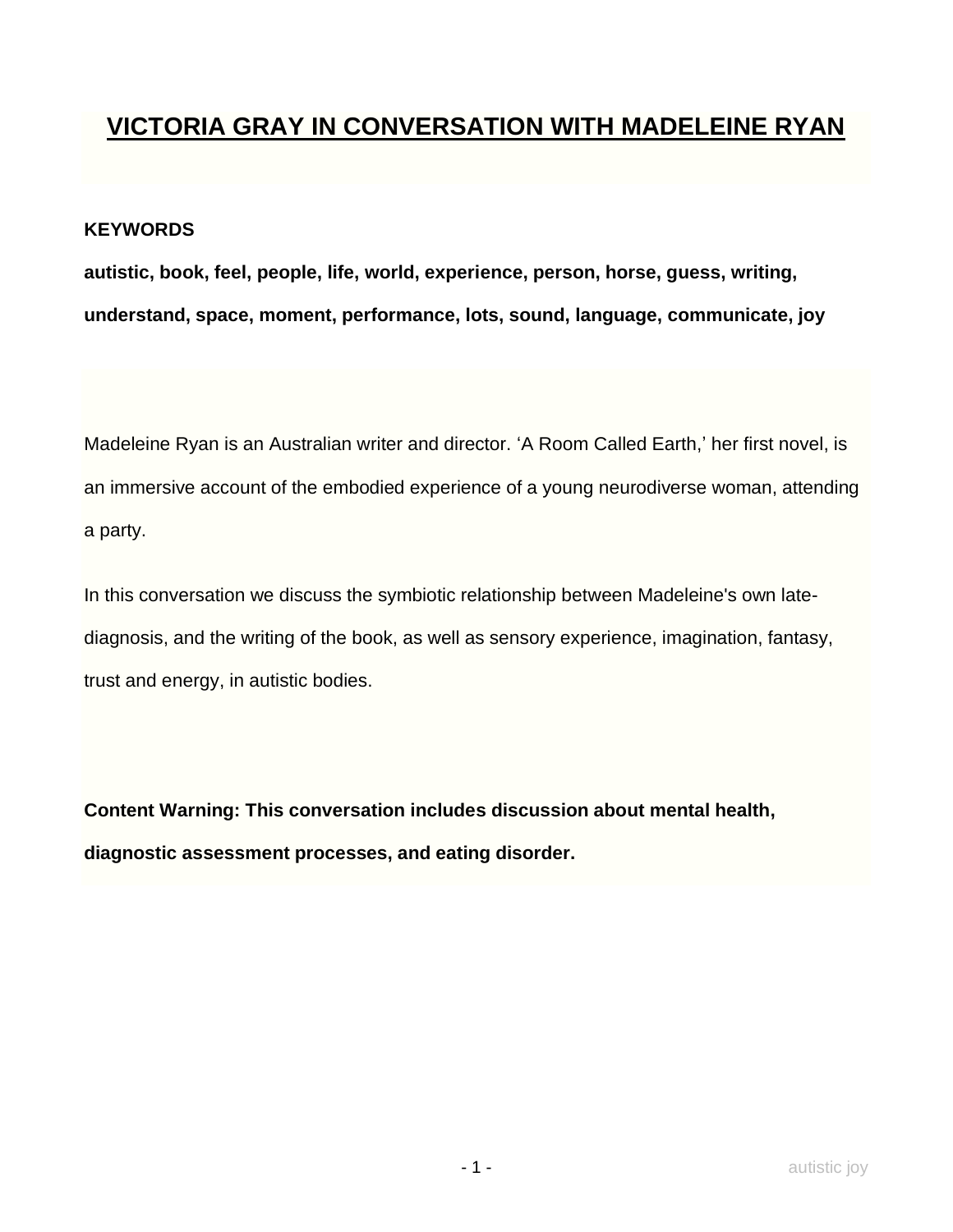**VICTORIA GRAY:** Madeleine, 'A Room Called Earth' is your first novel, and in my experience of the book, it's an immersive account of the embodied experience of a young neurodiverse woman attending a party. I'm aware that there's an intimate relationship between your diagnosis and the writing of the book. So before we explore all of the micro-universes that you've created in the novel, it would be nice to unpack this wider context. So, that feedback loop between your protagonist, the emergence of the book, and the emergence of yourself as a late-diagnosed autistic woman.

**MADELEINE RYAN**: Yeah, so thank you for having me. I started writing the book and I didn't know that I was autistic, I just started writing. I kind of had been through a lot of changes in my life. I'd moved to the country, and you know, started eating plant-based, and I'd stopped taking the hormonal birth control pill, which had a huge impact on my mental, emotional, and physical health, that was quite drastic for me. So I've been through all these massive shifts, I think I deleted social media at this point, all this space had kind of been cleared. And then I heard sort of the voice of the protagonist, or the first opening lines of the book. And I, for months, sort of just let that kind of perspective keep speaking to me. And it was as that was occurring, I was sort of disciplining myself to make space for that, I was going through, sort of simultaneously, communication difficulties with my family that was sort of long standing. And I can't even remember what, I mean, it was something to do with social expectations with family, friends, or I don't even know what it was now. But it was like, I felt very differently about how to approach something, and they were like, but this is the appropriate way. And I was like, oh, like, maybe, you know, it's because I'm autistic.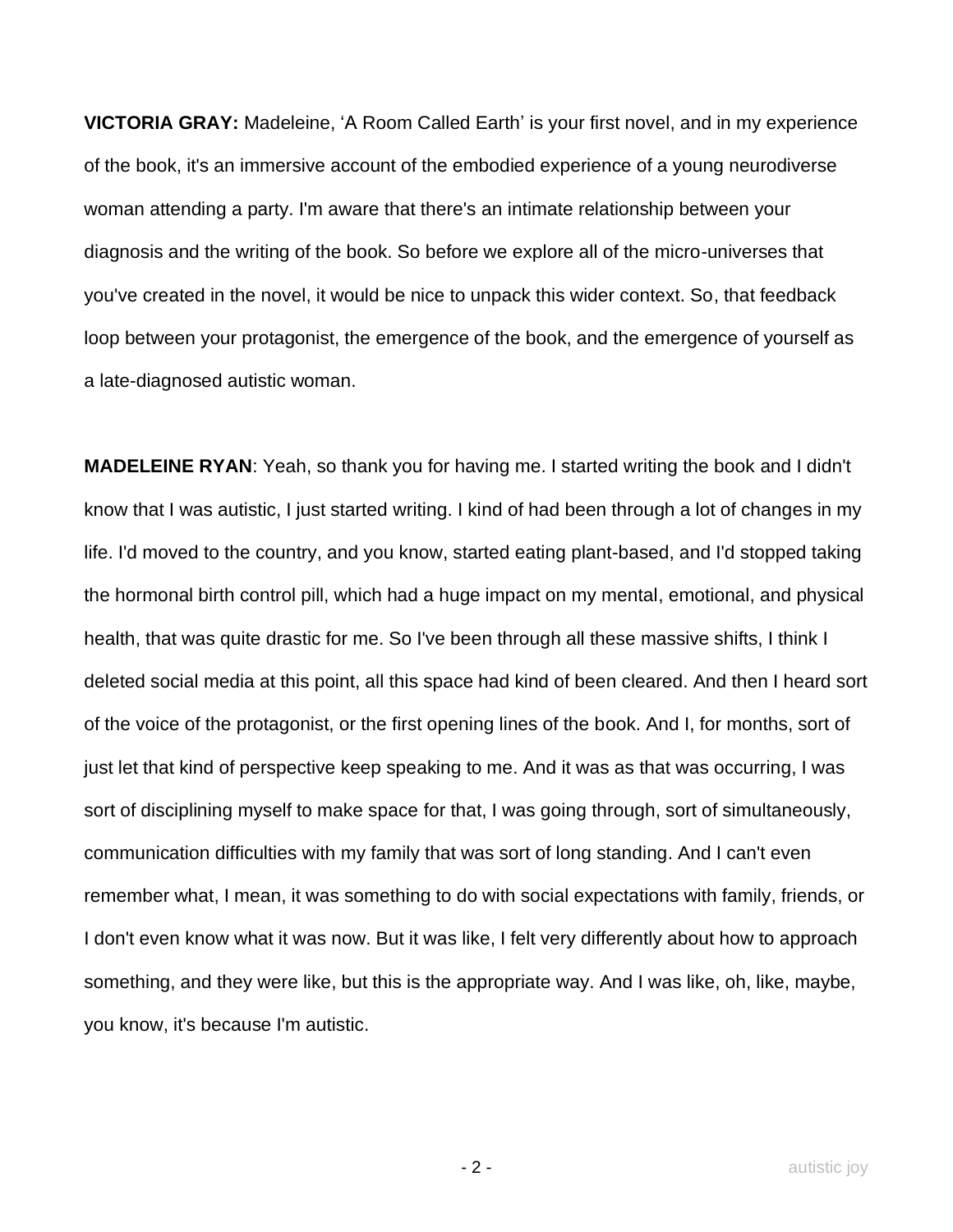So where that came from, to give that some context too, is that years before this experience, I was friends with these two super magical women, one of whom I met at acting school. And I would spend weekends kind of on their couch, eating, you know, salmon and all these beautiful things. And like, you know, chocolate, and we drank coffee, and there were like salt lamps. And it was this beautiful space, before I was plant-based, obviously. And it was during that time that I would say to them, like, wow, like, there aren't many people in my life that I can just be with for hours and hours on end communicating verbally, like nonstop seemingly, and feel, not drained, like feel kind of invigorated by the back and forth. And one day one of them, she was sort of this beautiful, Scandinavian 50 year old woman actress with very dewy, beautiful skin, she kind of put her hand on mine and said, "well, Madeleine, maybe that's because you're autistic, like we are." And I was like, "woh," and I had no idea what that meant. In a way it kind of meant nothing. At that point I was sort of like, oh, that's just a different way of thinking or something or I don't know, but okay, if that's what they are, then, that's cool. They're amazing. So I was like, well, that's alright. But I also didn't know how to integrate that into my, I guess, my concept of myself.

And so then fast forward to this experience with my family. And it just felt like a way to maybe contextualize whatever the communication difficulty was at that moment. And it was like, the dots joined. And then my family was like, "what, like, you could be autistic, like, what? Really?," "Well, yeah," "Does that mean something to you? Is that something?" And they were like, "well, yeah, that's like, that's massive, if that's a part of who you are." And actually, it would kind of make sense. And so we decided as a family to go through the diagnostic assessment process. Which was, as you would know, I am sure grueling and ruthless and, you know, I have lots of, I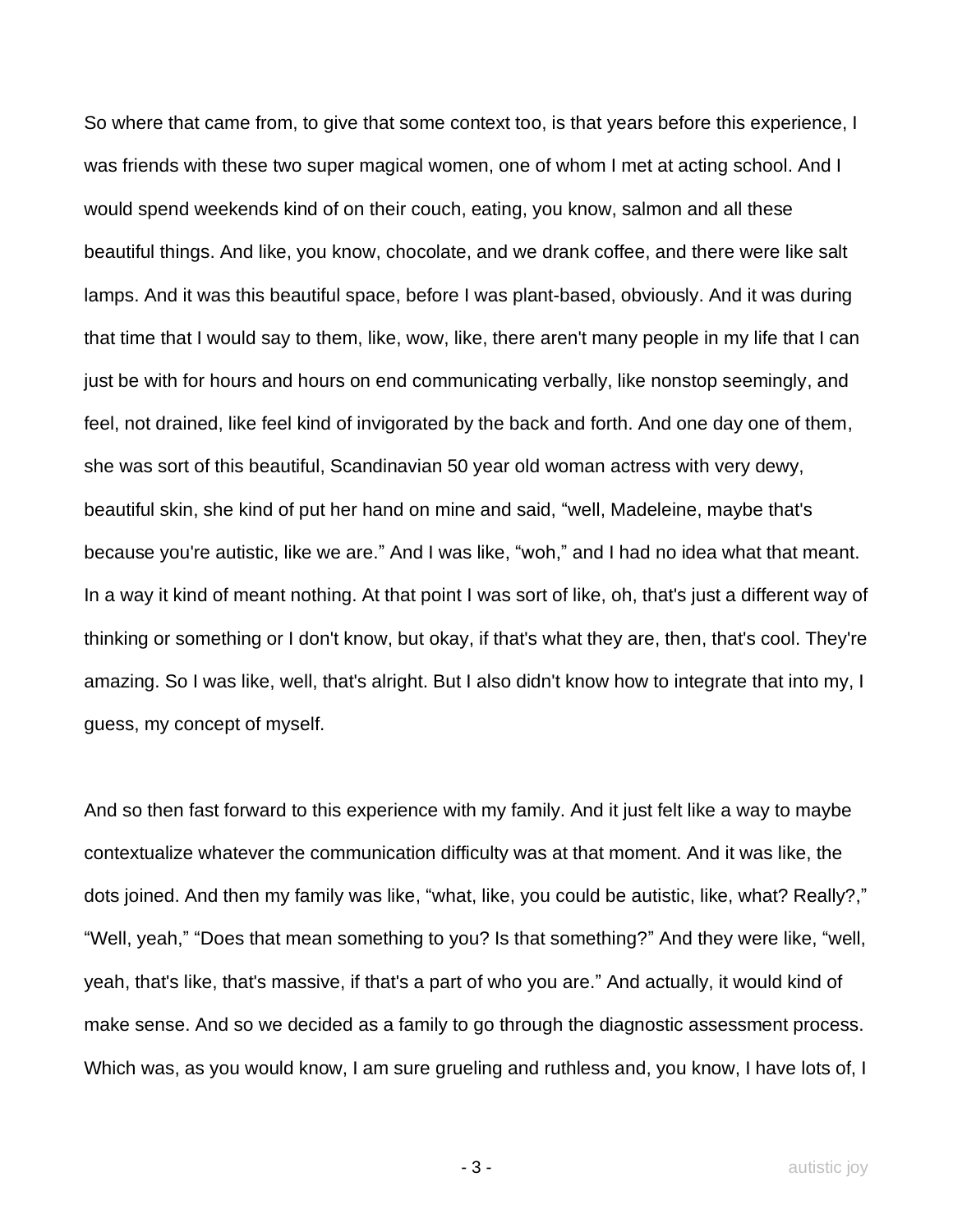guess, reservations about how it was conducted. I mean, this was quite a few years ago now, this must have been 2017. It's probably changed a lot since then.

But at that time, it was, yeah, it was very intense. But anyway, came out of it. And, you know, I was diagnosed. And then life sort of just went back to the rhythms of life. And I kept writing, not really thinking about anything. You know, I just kept writing, I kept hearing the voice and her perspective and feeling her fabulousness as a protagonist and her contradictions and just enjoying her. And then, one day, I was sitting outside having a cup of tea, and I remember kind of looking at the trees. And I was like, so if this book is all inside her head, which it is, and I'm using the way that I perceive sensory experiences, or how I analyze social experiences, like the framework of my mind is being applied to her psyche. Is she a neurodiverse psyche, then, like me? And I was like, "Oh, my God, I think she's autistic." And it was like, my whole body just felt warm. And like it was as if I'd been chosen, you know, that she'd chosen me. And I felt this incredible sense of liberation and like connection. And I think it probably put me back in touch with that feeling of what it was like to be told by a friend, my Scandinavian friend that I was autistic. And the kind of warmth of that environment and how liberating and joyous autism is, and can be, because certainly that diagnostic assessment process was very devoid of that humanity and that . . .

Sorry, I think my dog was just growling. He's making a burping sound as he lay down.

**VG**: That's nice . . .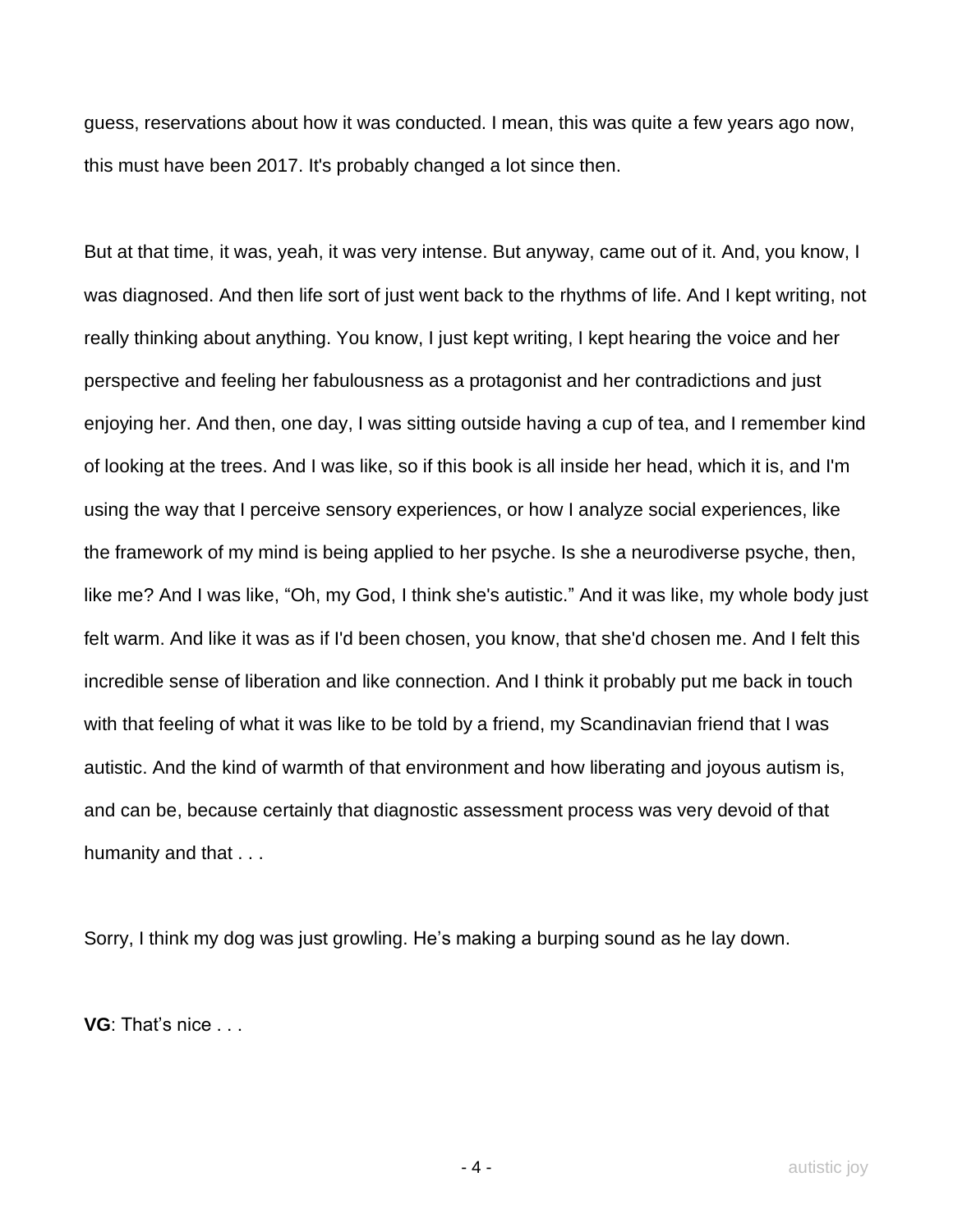**MR:** So yeah, it was, that that then led me to understanding her better and embracing myself. I think in lots of ways.

**VG:** It sounds as if we were maybe diagnosed around the same time, because I also had my diagnosis in 2017. I was 35. It was just after my 35th birthday, I think. And it also felt like I desperately wanted my diagnosis, actually. I thought it would help explain a lot of, as you mentioned, communication differences, and particularly sensory differences that I'd experienced, all the way through my life, which had most often been pathologized into a mental health condition, or eating disorder, or, you know, the list kind of goes on.

But I'd always been making artwork, particularly performances, which were, even for myself quite strange. I couldn't quite understand the need to make them because I'm not a particularly outgoing person, but really felt compelled to use my body to communicate and process, perhaps a bit like you with your protagonist. Once I had my diagnosis, I was able to look back on all of the performances I made and think about how that person was almost telling me into the future, like, this is stimming. Perhaps this is a way of stimming and that's probably where I am now too. Rethinking all of the performances I ever made and thinking about where in there is that autistic being, even though I didn't quite recognize it as such at the time.

So I'd really like to talk more about the sensory specifically, because I really experienced [your book] on an immersive embodied level. I think that's why I was so drawn to the very thick descriptions of what's going on, both inside of her head but also in her body at the same time. And when I make work or when I experience the world it's very intense on a sensory level. For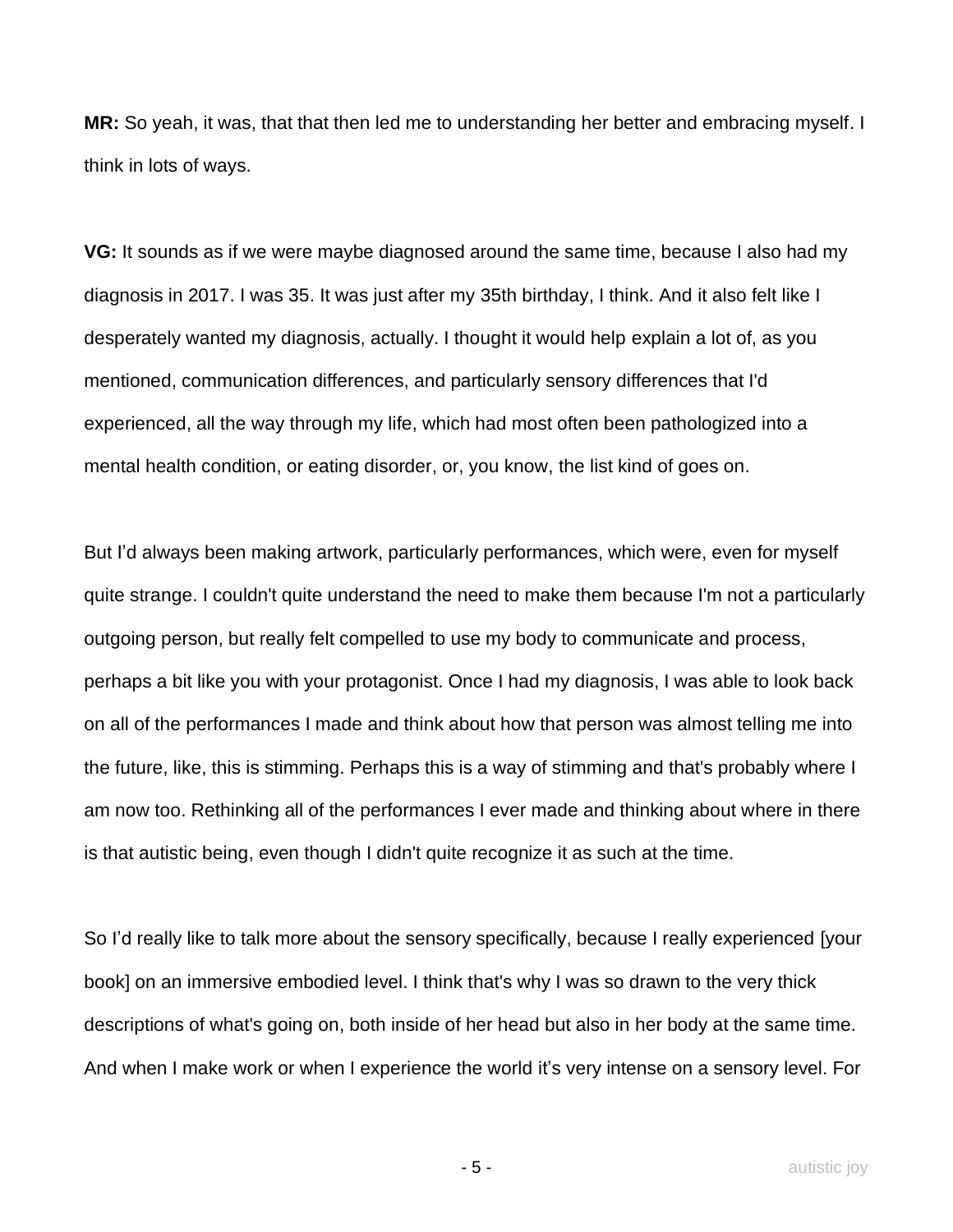my whole life, I've always been told that I'm too sensitive or "you can't possibly hear this or see this." And in some ways it was kind of validating to get the diagnosis. Like, "yes, you do process things differently." "Yes, you can hear those tiny noises." "Yes, you can smell this thing from 10 miles away," or whatever, like an animal.

So it would be really nice to structure the conversation around some of the fragments from the book, because they're like portals, I guess, into that world. And maybe we could zoom in and out and talk about some of the wider themes that maybe affect autistic people, like sensory processing, anxiety, fear, sociality, non-human relations, imagination . . . there's lots of things that I could connect to in the book. So in the first few pages, we delve right into the body. I'm going to read a bit of the book if that's alright with you? Not too cringe?

**MR:** Yeah.

**VG**: So you said,

*"I keep sensing footsteps down the hall, and it's fucking annoying. They're echoing around my ribcage. And I mean, no one ever walks in? How did I get to the point where I fear that they might? Every sinew, every strand of hair is standing on end, and my neck is moving like a magnet towards the door? Is it self-obsession, paranoia, anxiety, my inner processes can be visceral to the point of being completely illusory and absurd."*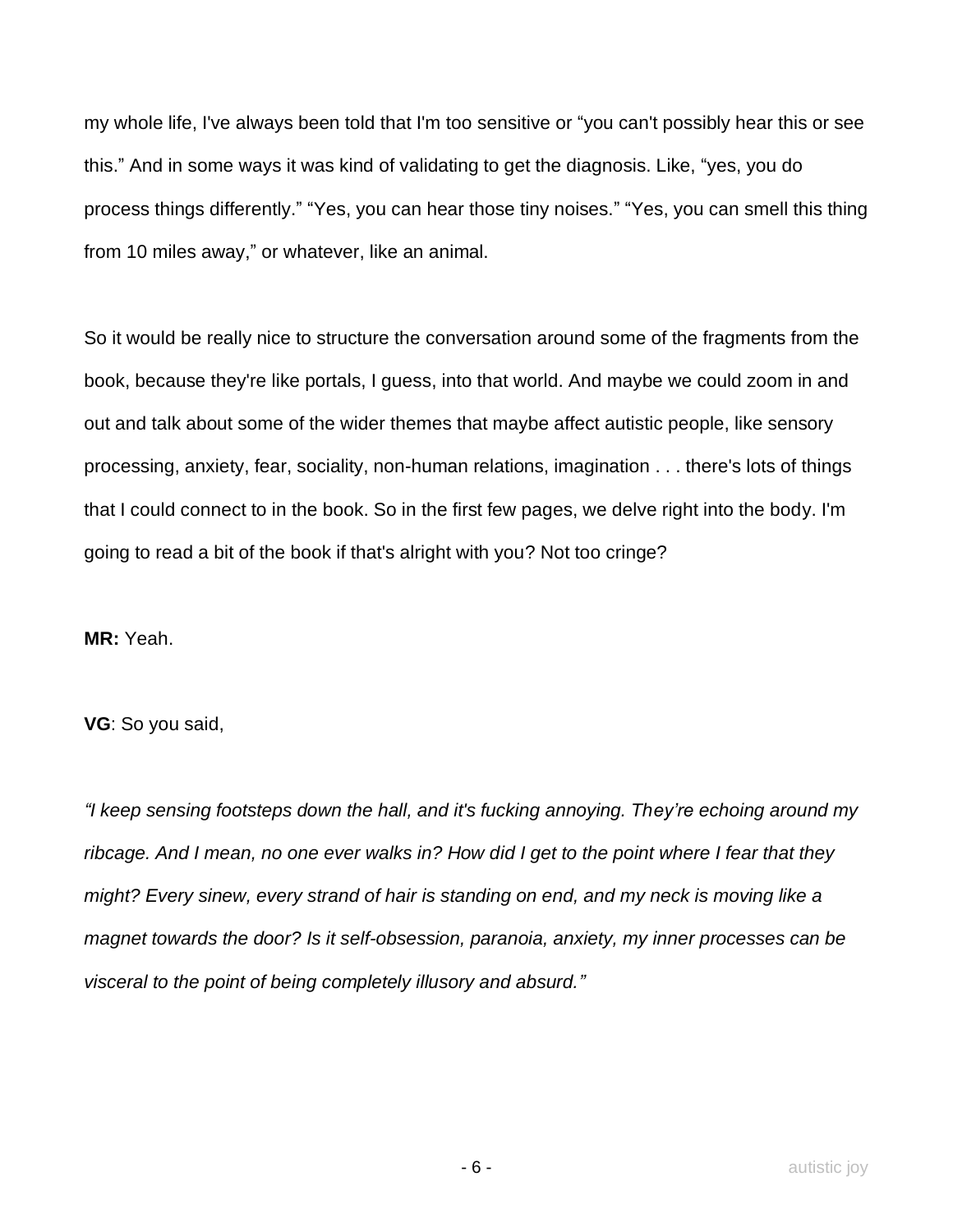And that just felt so familiar to me, the sense that sound can break into my body, and that the autistic body for me is like a sensor. So you feel everything. Literally, everything is brimming all of the time. And that can be exquisite. But also, I sense in your description, a kind of fear. So you mentioned maybe being annoyed by that, or having a sense of paranoia and anxiety. Even the sense that it might be illusory, or absurd.

So I wondered if we could talk a bit about your relationship to those heightened capacities for sensing. Obviously there's the joyful aspects, but I wonder if that's ever been fraught with doubt. So if a health professional or well-meaning friend or family member has maybe pathologized that experience as something that needed medicated? In my experience I was diagnosed with lots of things, you know, aggravated depression and dissociation, the list kind of goes on . . . PTSD. So I wanted to explore that a little bit with you in your life, but also in relation to the book.

**MR:** Totally. Well, we have so many parallels. I mean the performance thing is also a huge part of my life. I'd studied acting and did a whole lot of theater. And I think the sensory experience of that, but also the ability to mimic and to mask and to study human behavior through another lens, is all wrapped up in that love of performance. But absolutely, I've been littered with diagnostics, you know, my whole life - over sensitive, you know, manic, depressed, anxious. I think there was something called "adjustment disorder" sort of thrown at me at one point, eating disorders of all kinds, you know. And nothing really landed until the autism came in, and sort of joined all of those together and revealed to me that a very feeling being was at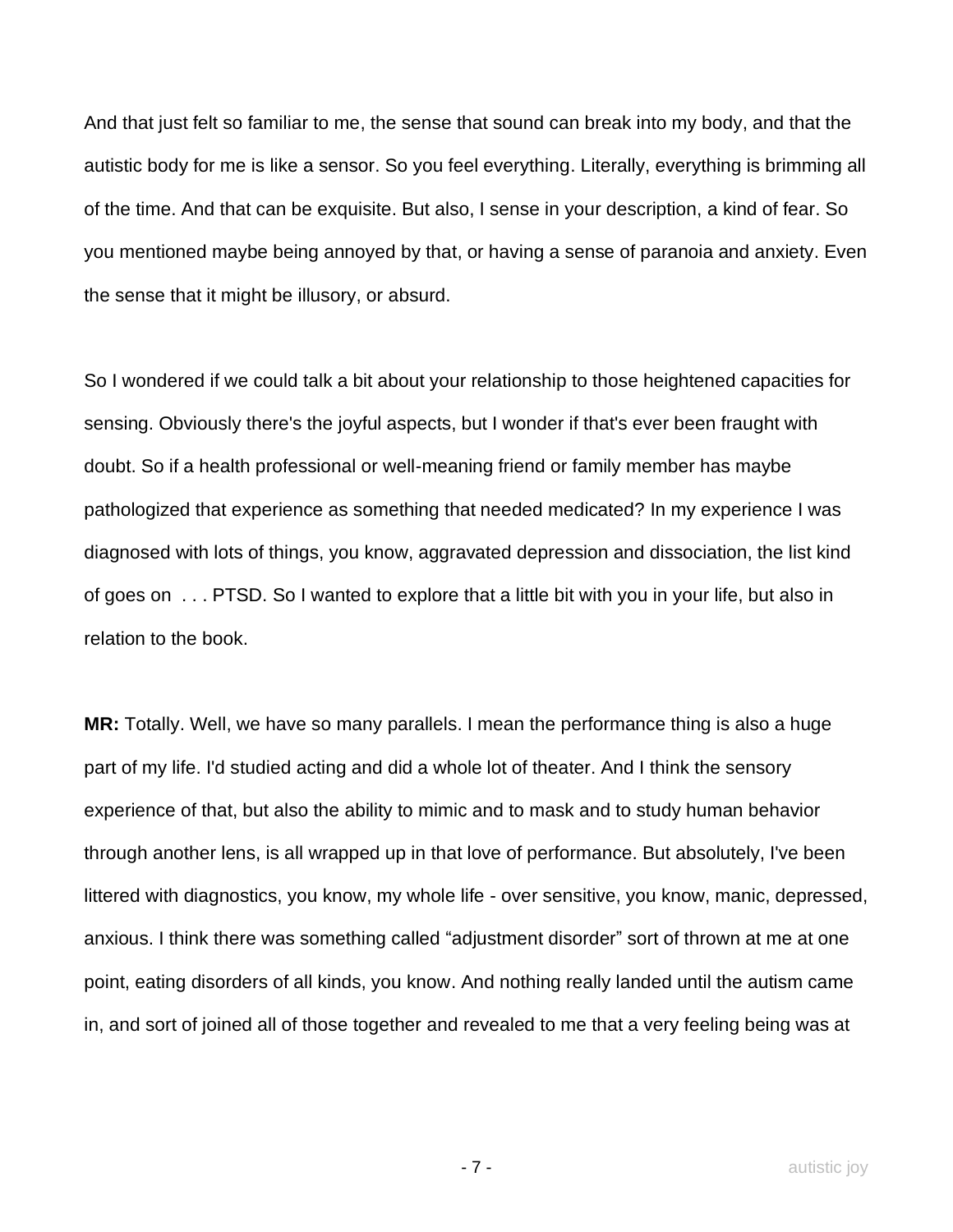my core, on every level. And yeah, I absolutely harnessed that in creating the world of the book and her psyche and her relationship to her environment.

That moment is interesting to me, because, I mean, she's kind of haunted in lots of ways, which may become apparent as the story unfolds. And I like that sense of, I guess, being … what's the … I guess haunted is the best thing, but it's like, constantly anticipating the next sensory experience or the next encounter with someone. And that being very heightened, and very at the forefront of our awareness. But she's very finely tuned and I think it can become . .. it's such a . . . it's such a fascinating experience to pick up on so much but to only be able to focus on one thing at a time. It's just like, when I think about that, and the dimensions of that, and in that moment, she's focused on that and this kind of sense of rage almost, and then confusion and then this feeling of "Yeah, well, someone might walk in, like why do I feel like someone's here?" The possibility that maybe there's a being here, or something, or there's the hint that it could be even not human or something. And it's like, oh, you know, what am I mad? I guess she's almost questioning her own sanity. But at the same time, it just reveals someone who's very, potentially, very attuned to things. And it's as if that power is kind of harnessed in a conscious way.

I think it can be extraordinary, and can be liberating, to be able to feel so much and sense so much, if you're aware of that about yourself. Or, you know, you can embrace that and not allow all the diagnostics that people are going to end up throwing at you, or pathologizing about you. If you can go, "Oh, hang on. I'm wired to sense." Like, even if it isn't like a human, it's like energy, it's just entered, tuned in to that in my surroundings, or just within me. And to be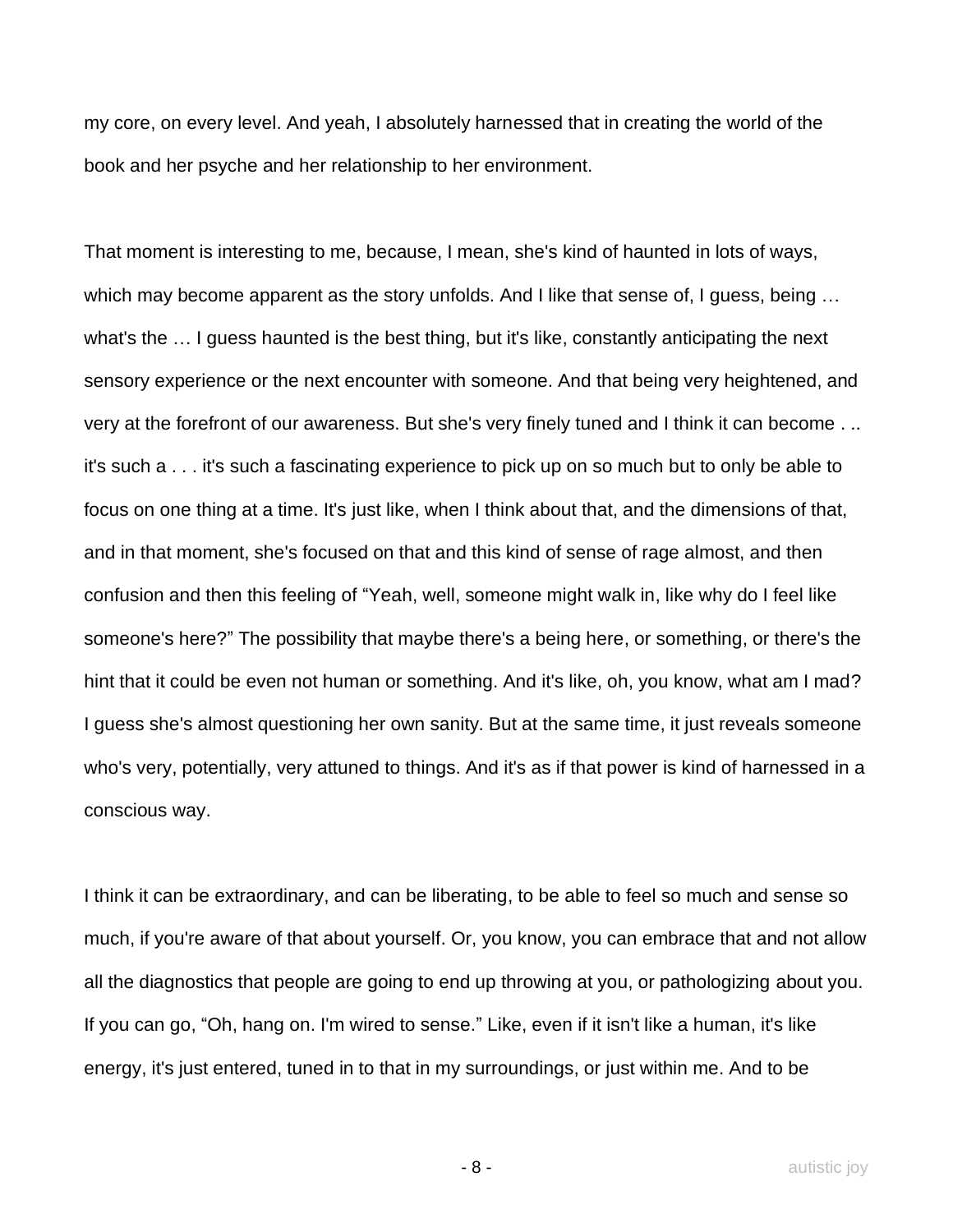conscious of that. It's almost like a language that you learn, and can tell you about people and warn you about things, and help you understand changes that might need to be made in your life and in your relationships, or in these environments. Like, they're not there for no reason, whatever they are, you know, and it might make the people around you uncomfortable to express that.

Over time, I've personally probably gotten better at noticing a response in me to something, whether it's like, a person. I can feel a visceral reaction to them in action, whether it's like, "oh, it's so lovely to be around them, I feel invigorated" or if it's kind of like, "wow, like, I feel exhausted" then I'm like, why is that? If you can figure out how. What I've found, if I can listen to that, and if I use that, I then choose how to respond to the person or the situation. It can be hugely clarifying and kind of purifying. And I think she's, yeah, in that moment, you know, she is on her own in this beautiful sort of space getting ready to go to this party. And there's also this sense of like the future encroaching on her, like this out of control environment, you know, is coming knocking or something, which she's about to enter into. Her sense of performance will sort of get, I guess, unleashed in that space. But right now, she's alone. And what it means to be alone, because we're always kind of watching ourselves as well. Yeah, there's many dimensions to it. For sure.

**VG:** You talked a lot about energies there. And that is a word that I've used a lot, I guess, even when I was younger, to explain or describe, I suppose, why it often felt draining or overwhelming to be around more than one person at a time, because I would be picking up on a lot of energy. Then, you know, I didn't really have anything, anyway of processing that or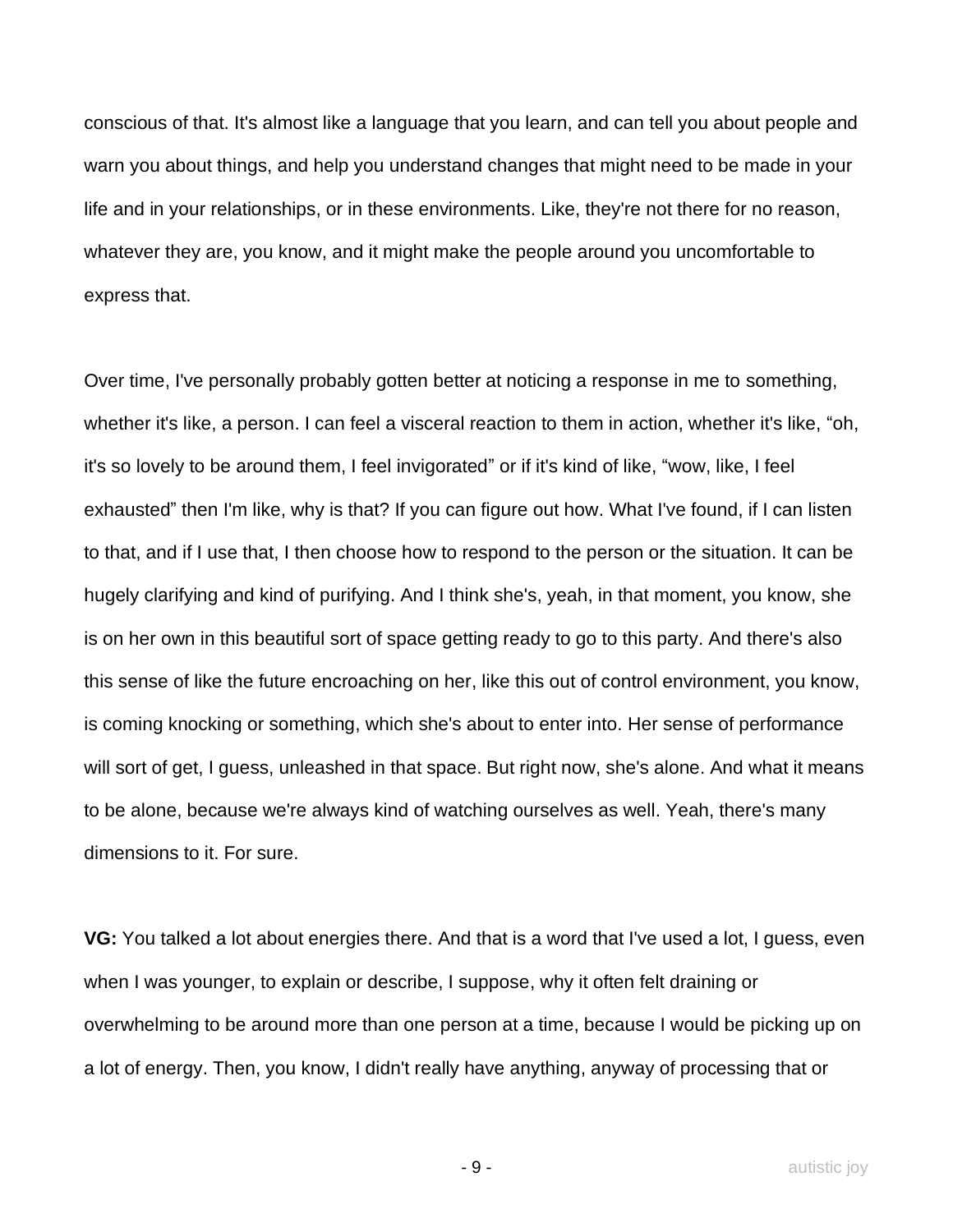understanding how to even communicate or do anything with it. And that really stood out for me as well in the book. That some of this is, for me, non-optional. It's like being assailed by this stuff, these energies, these forces. In my experience of healthcare, and also the social world, it's as if there is like a switch that I could then just, you know, just switch and kind of dial everything down. And that's not always so easy or even desirable if you want to live in that. If you want to kind of really explore, particularly as an artist, to make the choice to allow that kind of stuff to assail you. And then what do you do with that on your own terms?

So later on in the novel, you write that energies and emotions affect physical reality:

*"just like sound and gravity, and electricity and music and oxygen, they breathe and expand and throb and rush, even if we cannot name or understand them."*

And that seemed really pertinent. I guess for me, one of the ways I've found to name all of those things that breathe and expand and throb and rush is through performance, through art making. And although we are often more focused in our society on linguistically explaining or describing emotions, I often think about that kind of stuff, or language that stuff, through color and shape and texture, and maybe non-linguistic sound as well. So yeah, if a mental health professional asked about, you know, what I was thinking or feeling, or a particular emotion, I'd want to say, "well, it's a bruise like color and it's right here on my body" you know, it was always a little bit abstract. I felt that I was constantly translating one set of experience into another. And that for me was very exhausting. Did you feel that you had to do any of that in the book? Was there a wrestle with words to get some of that, perhaps beyond language, visceral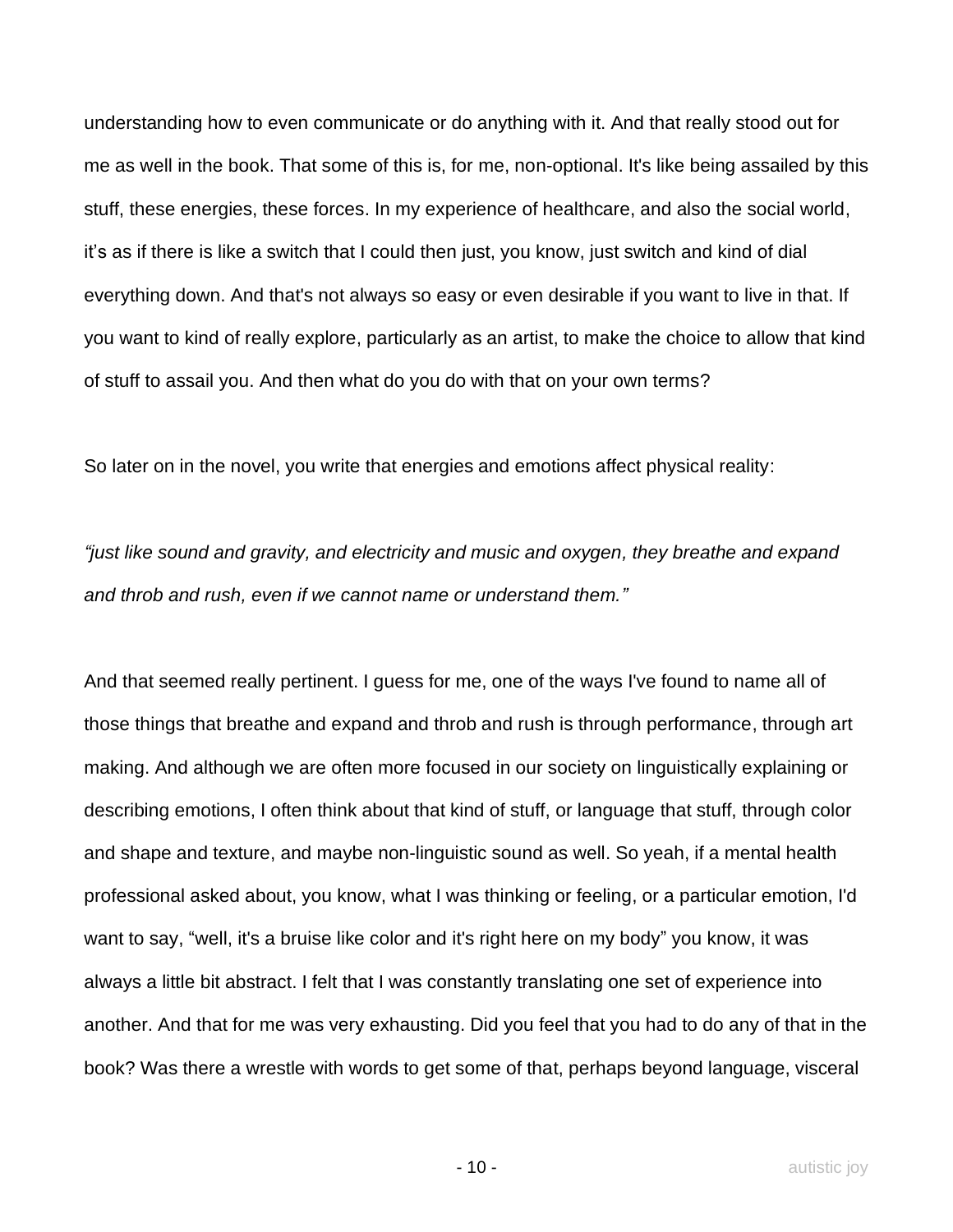sense wrestled into the form of a book or into the form of words? Because that for me in the past has always been a bit tricky, although I've really liked that challenge. You do it so well, because I really felt there was a very real particularity, I guess, around the words. And a real craft in the way that you'd communicated some of that, I would say "affective force," of the sensory world.

So that I guess is a question about language really, in translation from one world into another world.

**MR:** Yeah, I think I'd like to think that the book kind of speaks lots of languages. In that way, it was certainly a process of weaving the different aspects of who she was and who I am, and the different ways of describing things that I know, because it's an interesting phenomenon to get to know what my experience is of an energy or an emotion or an environment that I'm in. And to process that for myself is a language that I've almost learned later on in my life. But the first language I learned, kind of with a ruthlessness, I think, with almost a desperation, was how to translate that to the people around me in a way that they would understand. I think, for survival, or something, which created a lot of conflict, because it isn't always accurate. And I think I've probably got a lot of frustration as a person because of that.

But at the same time, it probably enabled me to better understand others, and how they might receive things or how the reader might experience. I mean, I also fundamentally believe that autistic people, or neurodiverse people, experience the heightened sensitivities and abstractions of everybody. Like, the things that we experience really vividly, everybody is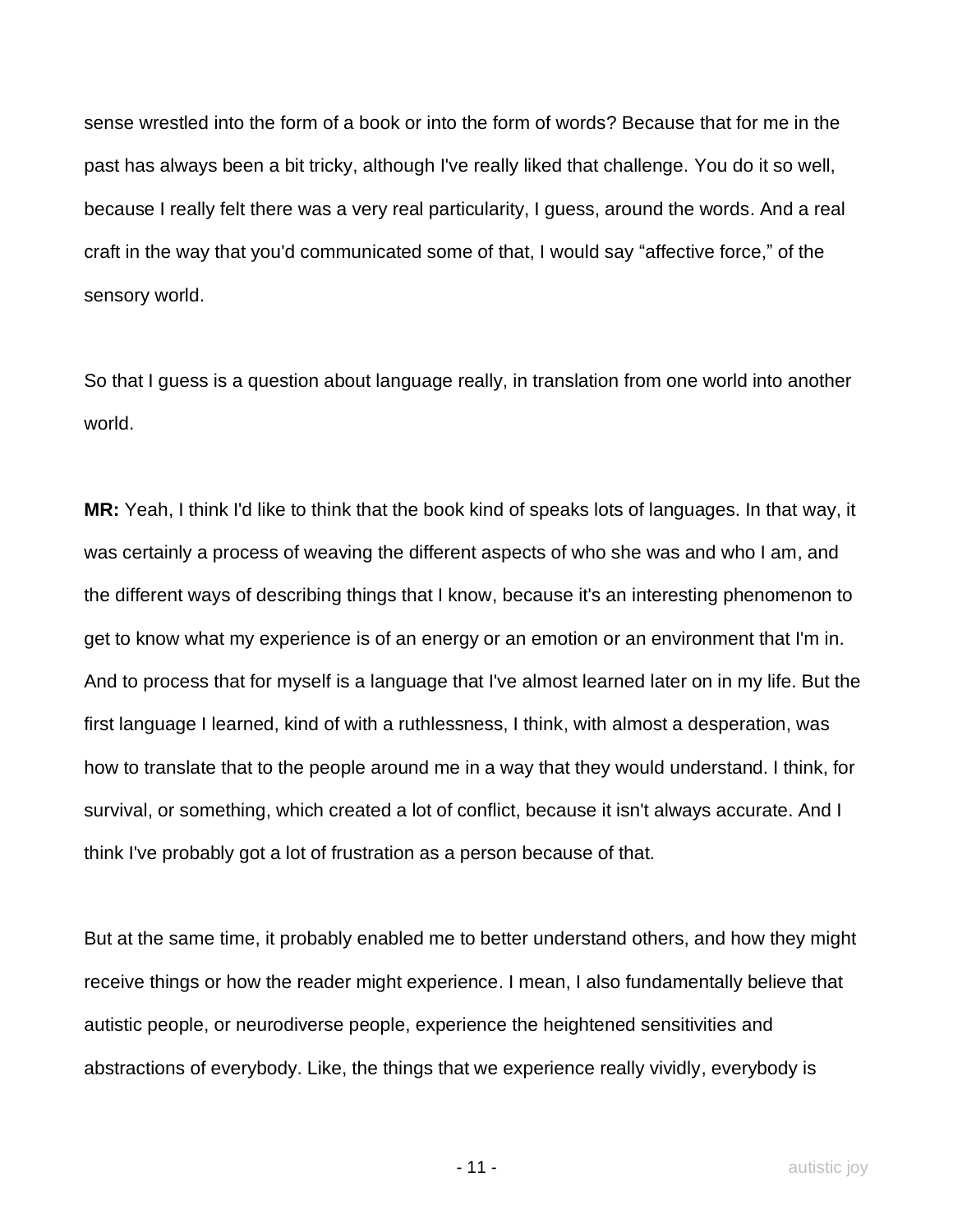experiencing, at a lower level. Or they're denying it, or they've got lots of layers on top, like social instincts that are making them feel like, "yeah, that's kind of not there." But when you gently peel it back, or put it in a way that it's like, "well, you know, this environment is depleting or draining," or, yeah, I'm not sure exactly the best example to use, but it becomes a universal language. Like if you can marry the way that our minds and bodies absorb the experiences that we're having, and then find a language to be able to say that, really simply, so that others can become aware of something inside themselves that they might not have been conscious of. Like, if you kind of can take away that sense of alien-like quality to it, it's like, the protagonist is very much matter of fact about what she's perceiving and experiencing in the moment. I mean, she questions it, but she kind of doesn't. I probably question things and you know, overanalyze things even more than she does. She's a bit more kind of concrete about it. But I think there is a way to kind of say it simply so that others can understand. Or I'd hope that. Maybe that's just my controlling nature, desperately hoping that I'll be understood, which is probably what drives me a lot in what I do. It's like this yearning to connect, which is what she has, but it's also learning to honor, yeah, the nuances of being a very sensitive person.

I'm sensitive almost isn't the . . . it's like a . . . it's like a heightened aliveness, you know. Because I feel like there's now all these connotations when you say sensitive, that I don't feel are always helpful. It's like, yeah, it's like being a seer or a shaman, or something. It's like you can, you know, channel things. You can pick up on things that others can't because you're just inherently more . . . it's like, "oh, well I know that persons smiling, but they're very tense." You know, like, I remember being shown photos of people, and I probably did very badly in my interpretations of like, "oh, is this person happy? Is this person sad?" Or is this person like, you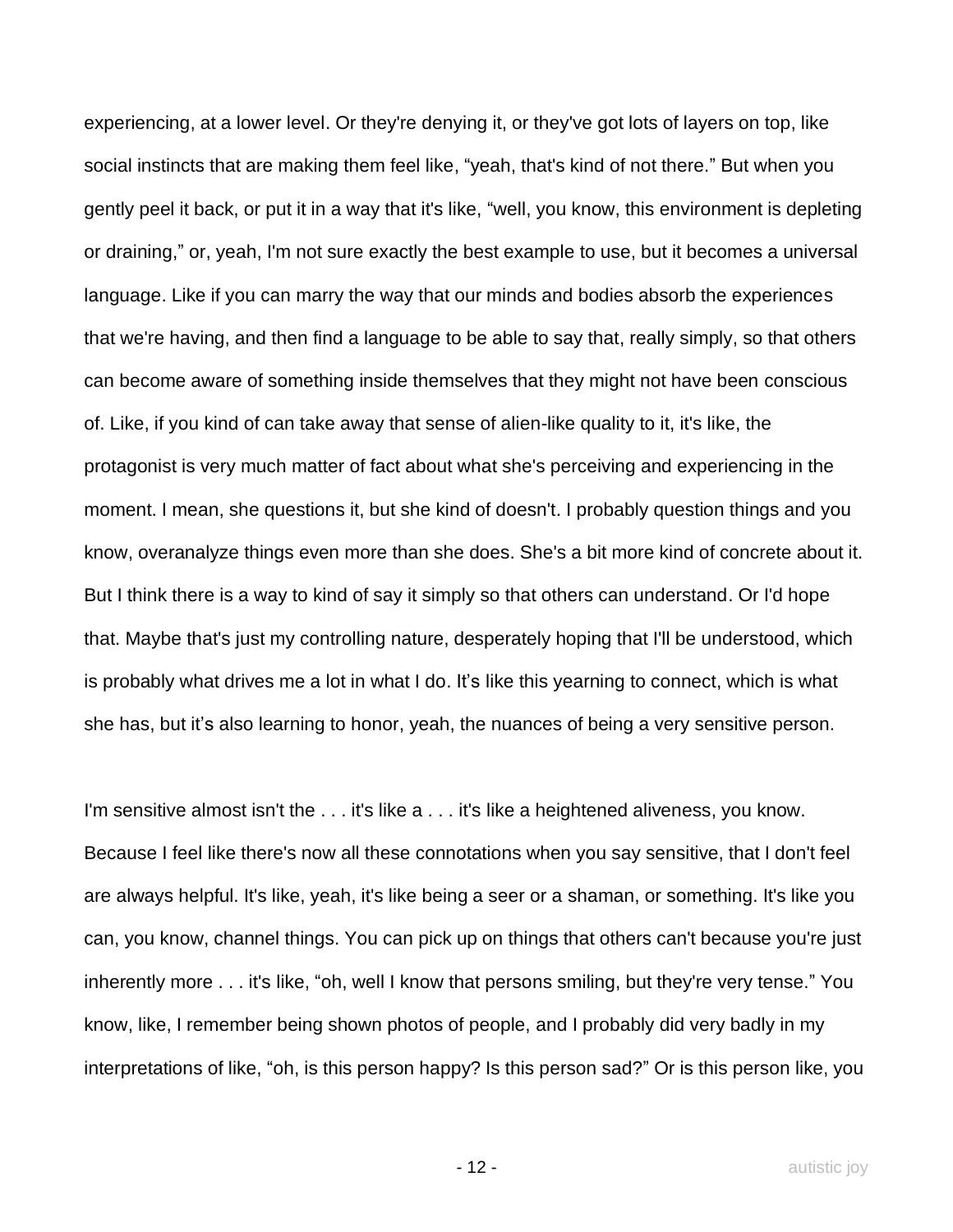know . . . I remember looking at them and thinking, "I know that this doctor wants me to say that this person is happy, but they look really freaked out to me." Like, yeah, they might be smiling, and I get what a smile means, you know, I'm blessed in that I can cognitively understand what a smile means, in theory. But I know I have smiled a lot when I haven't wanted to smile. In fact, I do it almost daily, probably. So this person to me seems very forced. But for the sake of this questionnaire, if I am going to seem sane, to this doctor, I probably need to say that they're just happy. But look at all the nuances of that. It's like I've literally been shown one image, and it's like, well, I can see that they're smiling, but I can also say that they're tense, but I can also say they're kind of forcing it. But I also know what the doctor wants. It's like, how was the person meant to make room for all of that? And to slow down? It's quite, you know, it takes mastery, I think, and patience.

**VG:** You mentioned the word survival. And that really struck me. Because one of the things that frustrates me, or makes me feel really terrified, is that inability to get across what I'm feeling. Especially if, for example, it's something to do with sound. Sound is a real object for me. I guess I often describe it like a poltergeist. I don't know when it's coming, but it might come at any point. And it might be a sound that gets right into my core, if you like. I feel terrified by it, by certain sounds, and in order to communicate that to another person, you know, the effect that it is having, sometimes I find myself almost at the point of anger, I guess, just to try and get that across.

And similarly, in a health context, or even in employment or in friendships, there's like an impasse where there's just something that's not getting across. But at the same time, it's not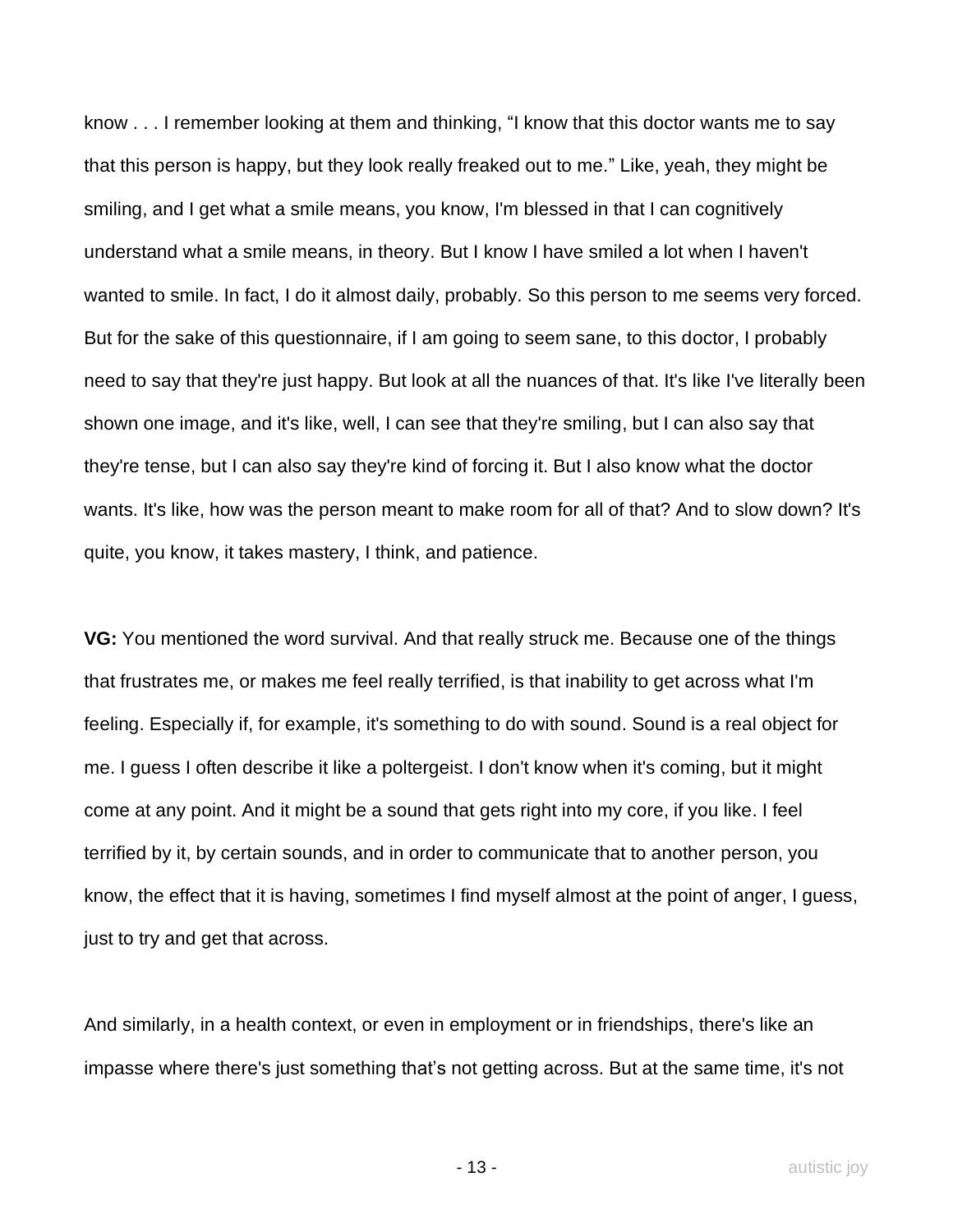because I want to necessarily even connect, but it's as if I'm trying to keep myself safe. And that, that is something that I think about a lot when it comes to language. I work a lot in my job with students who are autistic, and I also do peer support with autistic adults, and that comes up so much, you know, even when it comes to things like, "how do I communicate my diagnosis to somebody." There's a lot there around safety and keeping ourselves safe. And so I did think about how this book is a precious thing too, because it encapsulates a lot of those things that we can't necessarily get out in the moment. But with the time and patience and the craft of the book, you can get that down into a form which then can kind of be stabilized a little bit, when the world is always so much in flux. So I really appreciated it.

I listened to a few other interviews that you've done, and the other interviewers have said that they'd also underlined parts of the book, and I had done that too. I thought how nice that the book is like a dialogue. I was able to sit with the book and with my partner and say, "Oh, it's like this, I'll read this to you. That's what it feels like," or, "this really speaks to me. This person said it in this way, let me tell you." And that will help us open a conversation out. So there was something about the book as a portal, or a tool, more than a literary object. Something really helpful to think about how we might communicate. I mean, the fact that I've chosen to take excerpts and want to read them out, I think speaks to that. I want to say those words too. It helps me to find the questions that I want to ask.

So that sense of how it communicates. How it can also be used as a gesture back, through the reading of it. Just the languaging of it [to] myself. Reading it [to] myself.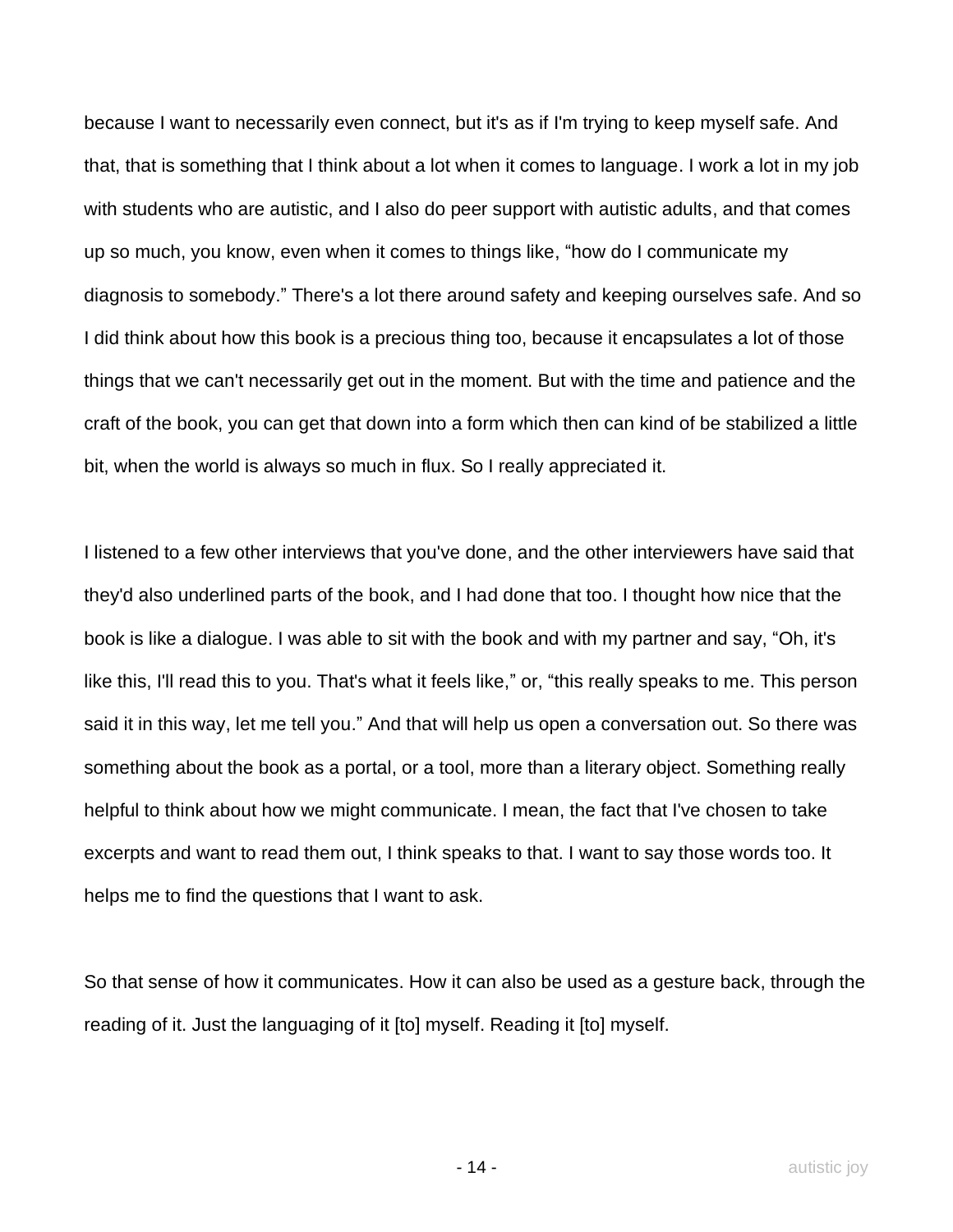**MR:** Oh, wow. That's so beautiful. I'm so thrilled because, in lots of ways the process of writing it was like slowing down. Enough to imagine all the different facets of what she was experiencing as I would experience it, in lots of ways. And then making choices about how to word that and be true to that, I guess, neurodiverse experience, not just to her experience.

Sorry, my dog is like really loudly drinking water and my cat has totally been meowing. I hope she hasn't been ruining it. But anyway, he's drinking so loudly from his bowl, he's such a gremlin, anyway . . .

But I think that particularly for neurodiverse artists and people who are, you know, destined to express, it's really about slowing down to hear that language, I guess, and be able to, I mean, to find the words. And although part of me I think was drawn to performance because then I didn't have to think about the words, either. I was saying someone else's lines, or I wrote and directed like, you know, a piece that I performed, and I didn't have any dialogue. And that was so liberating. But then after that, I started writing more. And it was like I needed to find my voice as someone who, you know, yes, felt that pull to survive, or as you say, to stay safe, and to say the right thing, and to keep up and to explain. But to also be aware that the people that I'm speaking to often, I mean, this is something that really, you'd hope lots of people were doing or grappling with, how to be understood. I mean, that must be kind of universal, but it's just so heightened for people, I guess, who are on the spectrum. It just operates on this whole other level, because it's so extreme by comparison.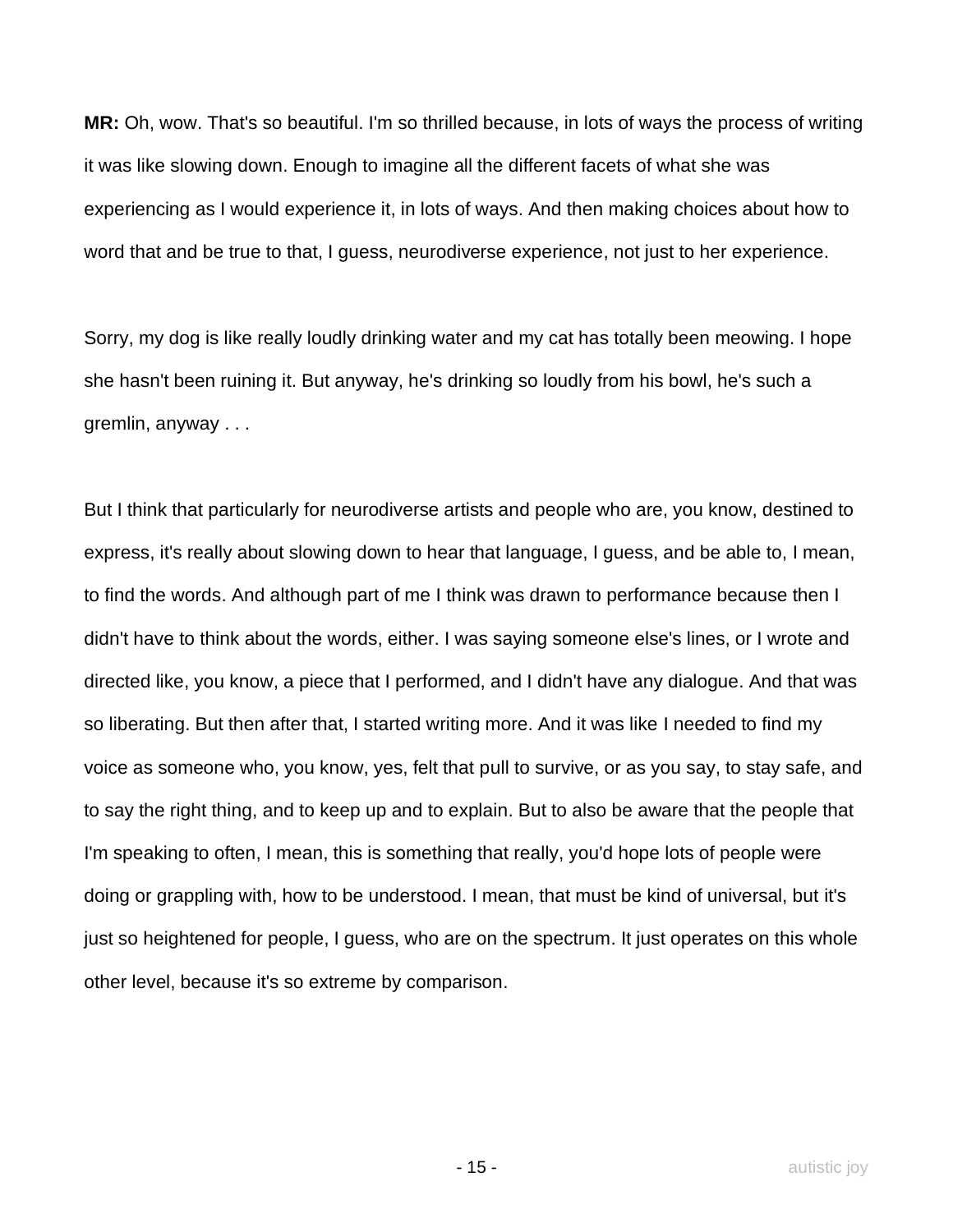It's interesting to go back to that moment when she was scared someone would walk in. You mentioned sound, but I'll be doing something, it'll be really monotonous like, you know, just washing vegetables or something, and if my partner comes in the room and says something, and I wasn't like tuned into him coming in, I'll just go into complete panic. Like, my whole system will be so scared. And he gets really distressed, you know, because he's just walked in and said something, but it's like, how do I, you know? How do you find the words in that moment?

I think a huge amount of empathy for self and other is required. I would hope that people on the spectrum, like you, and like me, have kind of been put here to help gently build those bridges. To have all the big feelings, and all the sort of strong responses and to see things that others don't seem to be saying, and to kind of gently start weaving a web between us where there's greater understanding, and greater empathy, and just slowing down and not making assumptions about others. Because, you know, my partner will just walk in assuming that it's fine. But for whatever reason, that I can't even explain to this day, it's not fine for me. And it's like, okay, how do I, how does he slow down enough to sort of be okay? Slow down enough to be like, "Okay, how can we make it just so that I can just see you in my line of vision, before you speak" maybe, because I'm very visual. So maybe we try that, or something. It's like slowing down enough, and I guess, being self-aware enough. But it's also you relying on the other person to be patient enough with that, you know. It's not something that exists in isolation, it's kind of out of control, you know.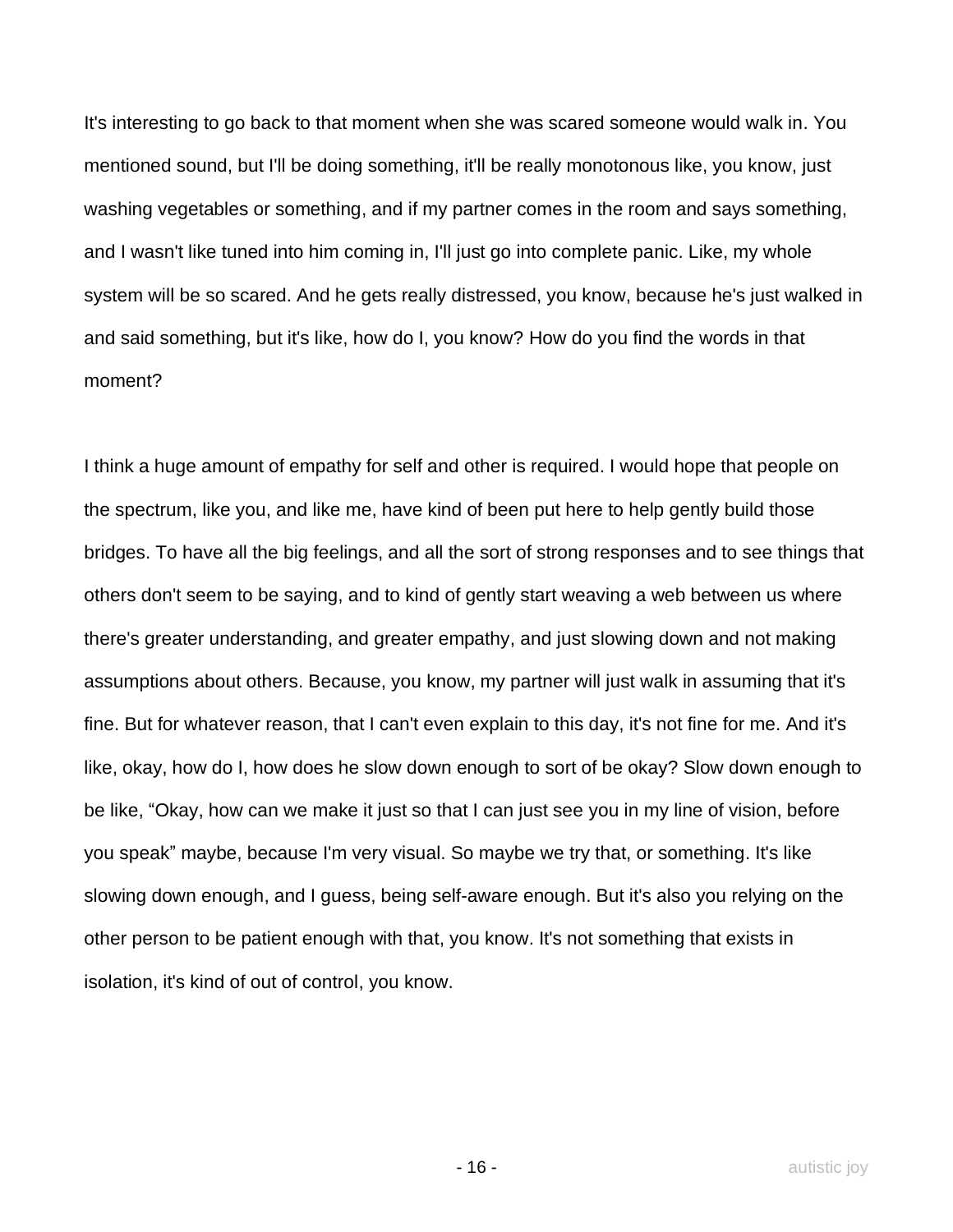And I guess a huge part of my life has been accepting that people don't want to slow down, and people want to keep their stories intact, and their perception of things intact. And I think autistic people, or at least a lot of autistic people I've known, have had this kind of psychic like, openness. It's like, show me something and I'll be completely enamored by it and its newness. And I'll want to like integrate it because it's like, otherwise I'll be scared of it. Like if I can't see it, clearly, it's gonna fucking freak me out. So show it to me, allow me to integrate it and okay, it's like a very logical but very heightened experience. Whereas a lot of people I've known that aren't technically on the spectrum don't have that same degree of like, "I want to see the newness. I want to leap into the unknown and sort of wrestle with it." Maybe it's an artistic thing, too. I don't know, maybe a mix. But it's asking a lot of self and other to build those bridges. But I'd love to think that the book can help with that, for sure.

**VG:** I guess the more books like this, the more performances, the more conversations like this that we have in the world, a more nuanced understanding of what autism is might also start to kind of blossom. So that when you speak to your GP or your neighbor, and you say, "I'm autistic," they would get a sense of some of that nuance, and therefore, in effect, the world might come in gently to your kitchen whilst you're peeling vegetables. As opposed to going outside and being on such a high level of vigilance, I think.

And it made me think it is quite common for autistic people to have to describe being in their imagination. It's described as a fantasy world, but it's also real as well. And that partly, perhaps, has to do with being kind of creative, but it's also a survival mechanism, I think. I remember when I was younger, I was obsessed with writing a story, this story that I would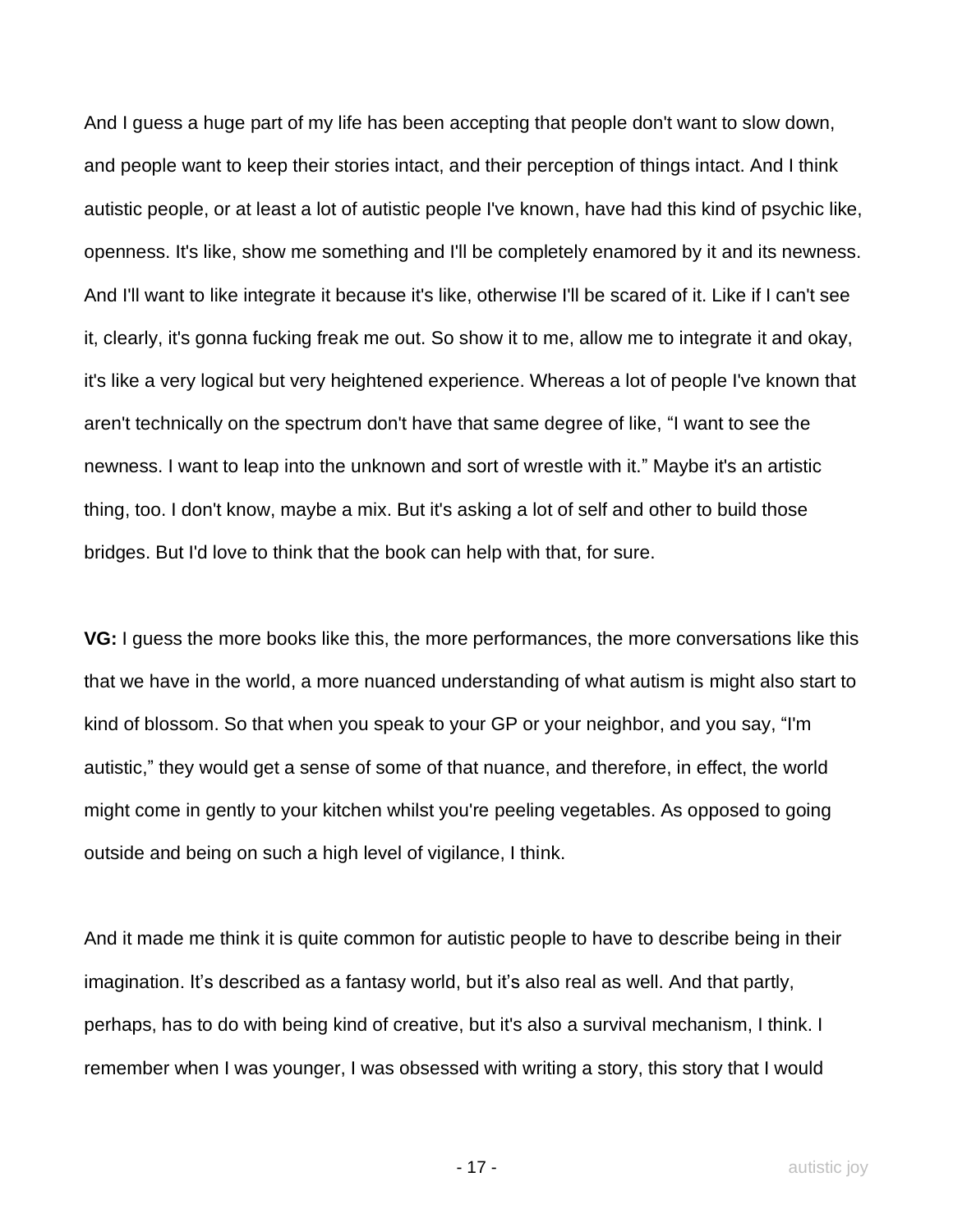write. So my special interest was me writing this story, again and again and again. [People would say] "don't you want to write a different story," and it's is like, "No, I am enjoying writing the same story." It was like a page long. It was about a girl on a horse who would be riding on a beach and she would explore these caves. And then I would just keep writing the same thing. And I was also obsessed with the book 'The Little Mermaid.' In school, we would have reading time at the end of the day, and I would bring the same book in and it never occurred to me that that was a strange thing to do, until the teacher had said, "we read that like three times already we have to move on to something new."

So I was obviously really more connected to 'The Little Mermaid' and this fictional version of myself on a horse going into a cave, and needed that in order to make school bearable. There was this part in the book and it made me laugh when I read it because it reminded me of this. I'm gonna read the whole section . . .

**MR:** Please do. I feel lightheaded.

**VG:** *"My kimono is sticking to the skin at my lower back and around my waist. My hair's wet with sweat, clinging at the base of my neck and my thighs are dripping inside the spandex. In my mind's eye, I'm wearing gold armor adorned with roses, and I'm riding a winged horse and I can feel the wind on my face. And I can smell seawater in the air. And I'm wielding an enormous electric blue sword which is cutting through all the delusions and lies and galloping and galloping and slicing and slicing."*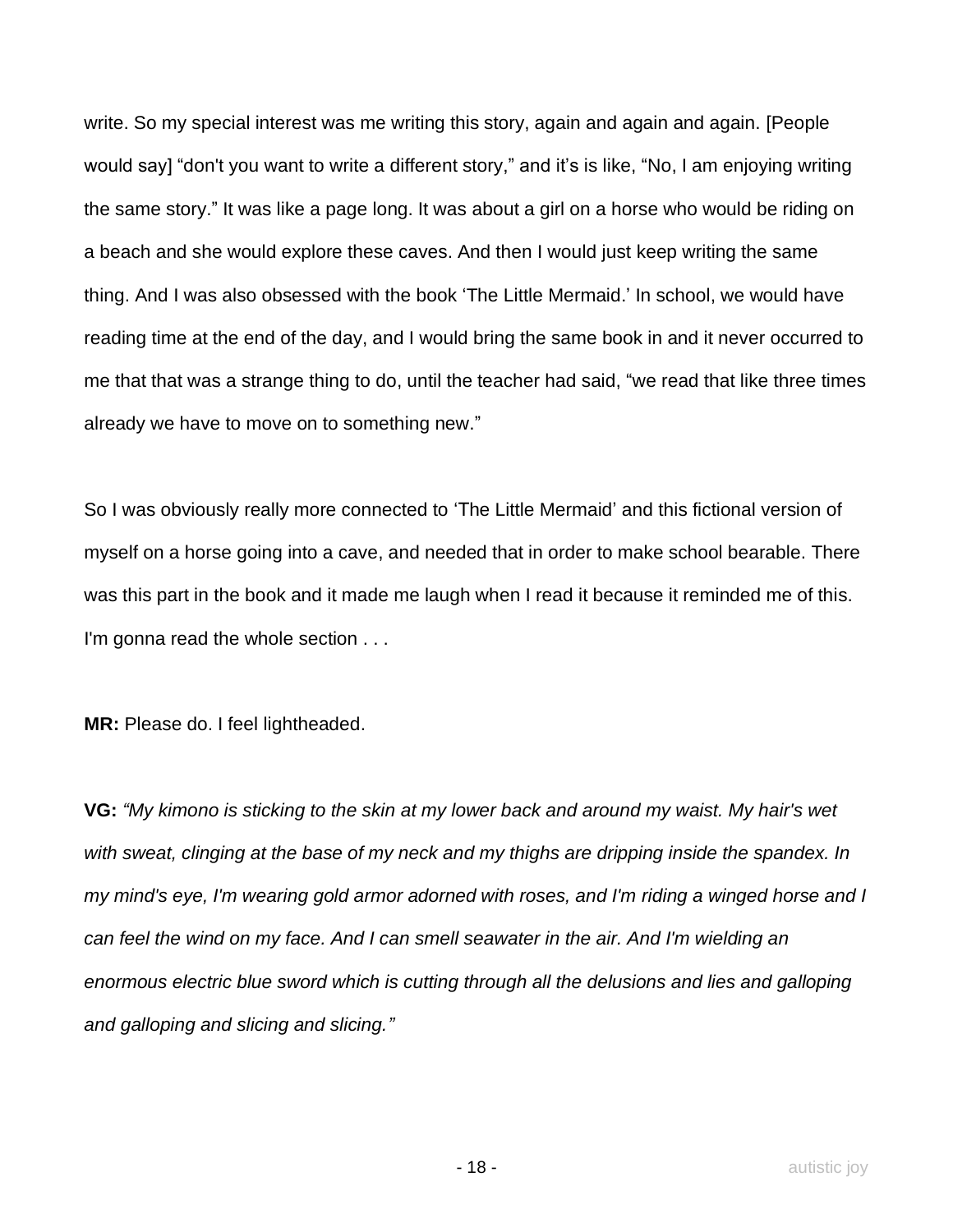And that just brought me back to 'The Little Mermaid,' and my horse [story], and also my obsession with She-Ra. I don't know if you know She-Ra? She-Ra was the kind of female counterpart to He-Man. And she was this wonderful . . . dressed in gold. Yeah, I was so into She-Ra. And these are like friends. Little habitats that I could go to, to make myself feel connected to something when I obviously felt very disconnected to everything else around me. And it's almost like you had to write these worlds into existence. It wasn't just entertainment. It was something more than that, I recognize now.

So I want to talk a little bit about fantasy and imagination and how that doesn't necessarily go away as an autistic adult. That is something that I guess I use as a tool on a daily basis. I will allow myself to imagine things or I have to imagine things before I do them. Or I have to imagine them differently to make them bearable. Or I might embellish something to make it more like ritual, as you also talk about a lot in the book. So yeah, well, fantasy, imagination, She-Ra, galloping horses . . . all of those things, anything that you could say to that . . .

**MR:** I was obsessed with 'The Little Mermaid' and this image of riding on a horse! I mean, obviously, the protagonist in the book has her own sort of take to some degree, but that has been a huge part of my inner life, personally. And often when I'm doing physical movement I'll be seeing that in my mind's eye. It's incredibly vivid and provides me, I guess, a feeling of autonomy and like freedom and clarity and movement. It sort of cleanses me. I think I've had that for a long time. And yeah, 'The Little Mermaid.' I used to draw picture books of 'The Little Mermaid' over and over and over again, like I drew the whole story! And I would make the pictures and write what happened with Flounder and the whole thing. I was more interested in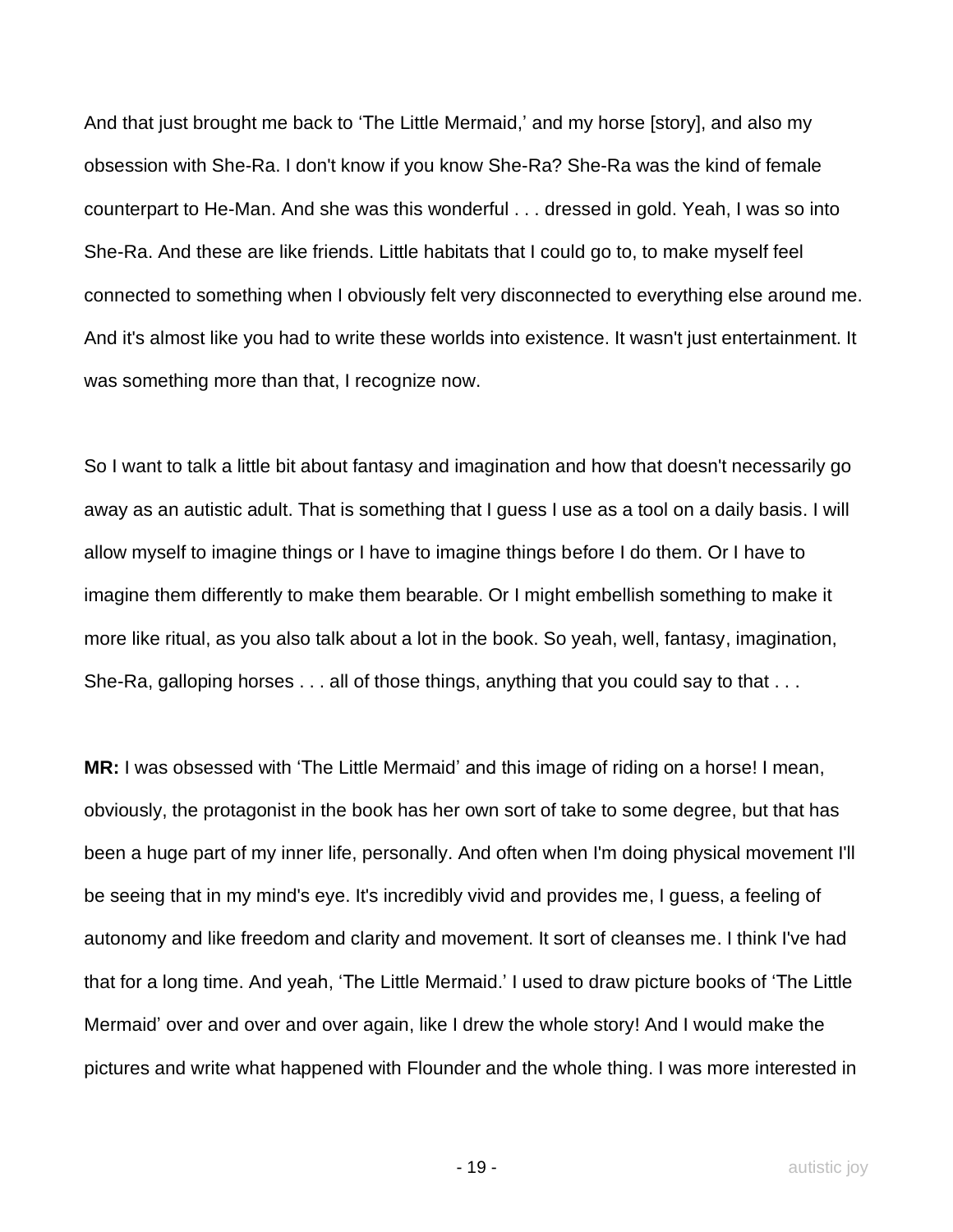flounder than the Prince. Yeah, I loved Flounder, the friend that you get to play with all day, that was what it was all about. And, yeah, so I guess, interestingly, the book kind of comes from that world in lots of ways. But then the protagonist in the book also has her own world that I kind of got to help channel or like create for her. And what enables her to feel liberated and invigorated in moments that are difficult or overwhelming, or even when she's just in her own space, the way that she relates to her environment, is so kind of vivid and creative and sensual. It's like, when she's completely in charge of her own space, she can kind of marry fantasy and reality in the way that she wants it in a way in her reality. It has got this kind of magical fairytale like quality to it. Even though she sort of literally lives in a very wealthy suburb in Melbourne.

I was also playing on those ideas in fairy tales of how often the protagonists are all from great wealth, whether it's Sleeping Beauty, or Cinderella, or whatever. And then they've had to kind of disconnect from that, and then reclaim themselves and figure out who they really are in relation to that in some way. And I have those running through the book, too. So it's kind of literal, but also, I guess, symbolic, and very connected to fairy tales, and whatever. Her own environment is a marriage of that. That sense of imagination and fantasy that she has within herself, she's really tried to bring to her living space. And it's enabled her to care for it and kind of feel connected to it in a very sort of vivid way. I mean, if everybody was able to do that, and didn't feel like their inner life was sort of shut off from their outside world, we could actually connect with it. It's like, the earth becomes heavenly if you can weave those things together. I wish I'd done more horse riding in my life, to be honest, given the image I've got in my mind. You know, it's like I've got to catch up physically to that so I can really fully embody that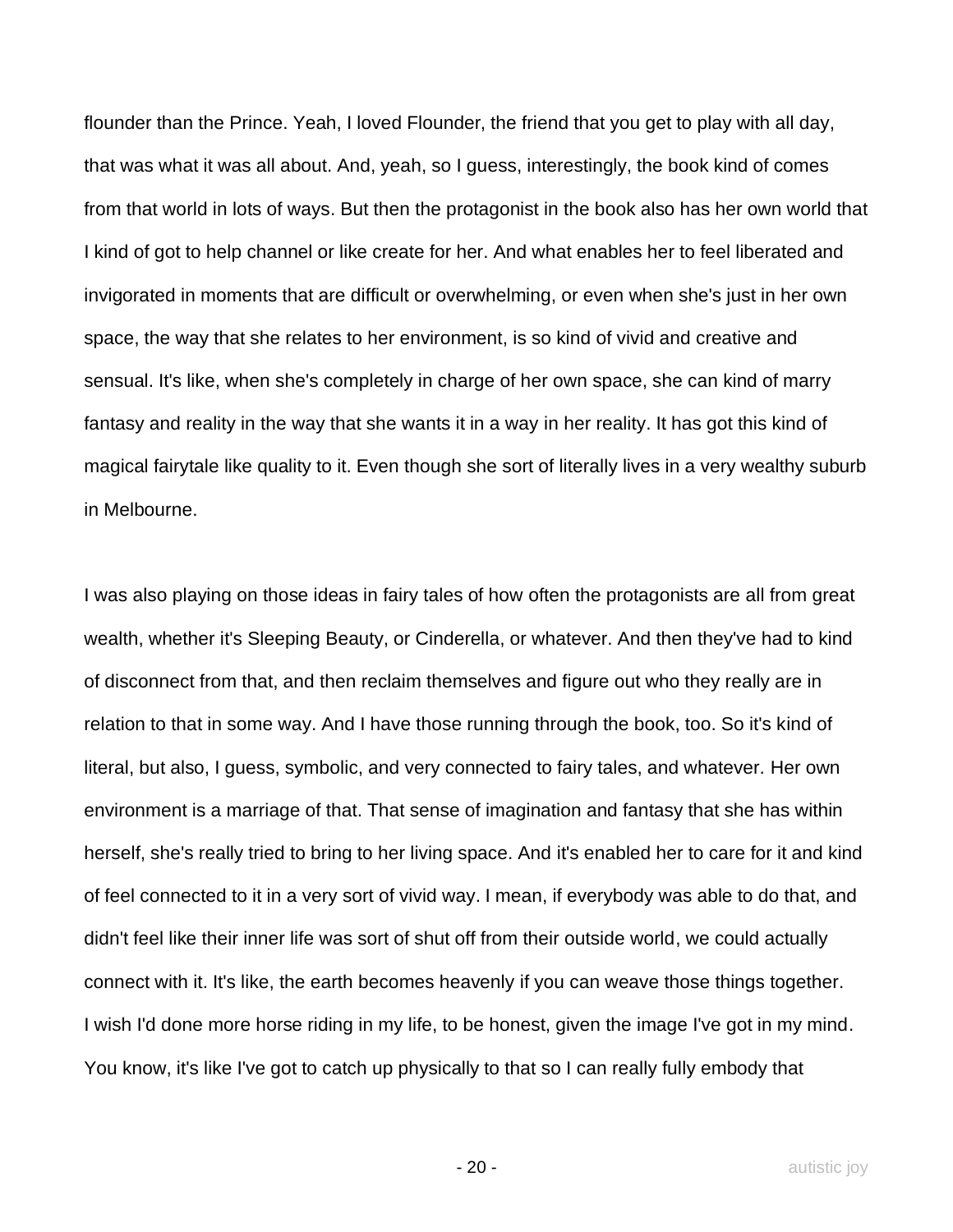feeling. I've always wondered that. I'd love one day to sort of live with a horse or have a horse that I can go to as a friend, and like, connect with that feeling. Because I think those images inside us are telling us things that are valuable. Just like the sensory experiences or the feelings that we have, those images, and what you were describing that you can do with future events, like that sort of positive visualization, or to go into something and to have an image or a color or to consciously choose that, I mean, that's very powerful to me. I think the mind can be an incredibly powerful tool, and if you can do that, it inevitably affects every interaction that you have in every environment that you're in. And I think that's very exciting and a very joyous thing.

This whole concept that our inner life is divorced from the outer world, I think, is quite damaging. And the book, in lots of ways, is a study of that, because obviously, her inner life is incredibly multi-dimensional and imaginative and, you know, also very logical. But then she kind of contradicts herself. There's all these different dimensions, and then her conversations with people will be quite banal, or, like, awkward at times. And there'll be a lot of space. And I mean – there is this about every human being, but also about her – how can something so complex, and like rich, become sort of filtered down to, like, "Hey, how are you, " "Yeah. Oh, yeah. Good," "You," "Yeah, good." It's like madness to me.

I mean, language is like a huge blessing, obviously, but there's so much unspoken that is like these big oceans to me. Somehow it's almost not language to blame for that. It must be something to do with being socialized, or the way that we have certain social expectations in certain situations that's kind of strangled everybody's life force. And I think that those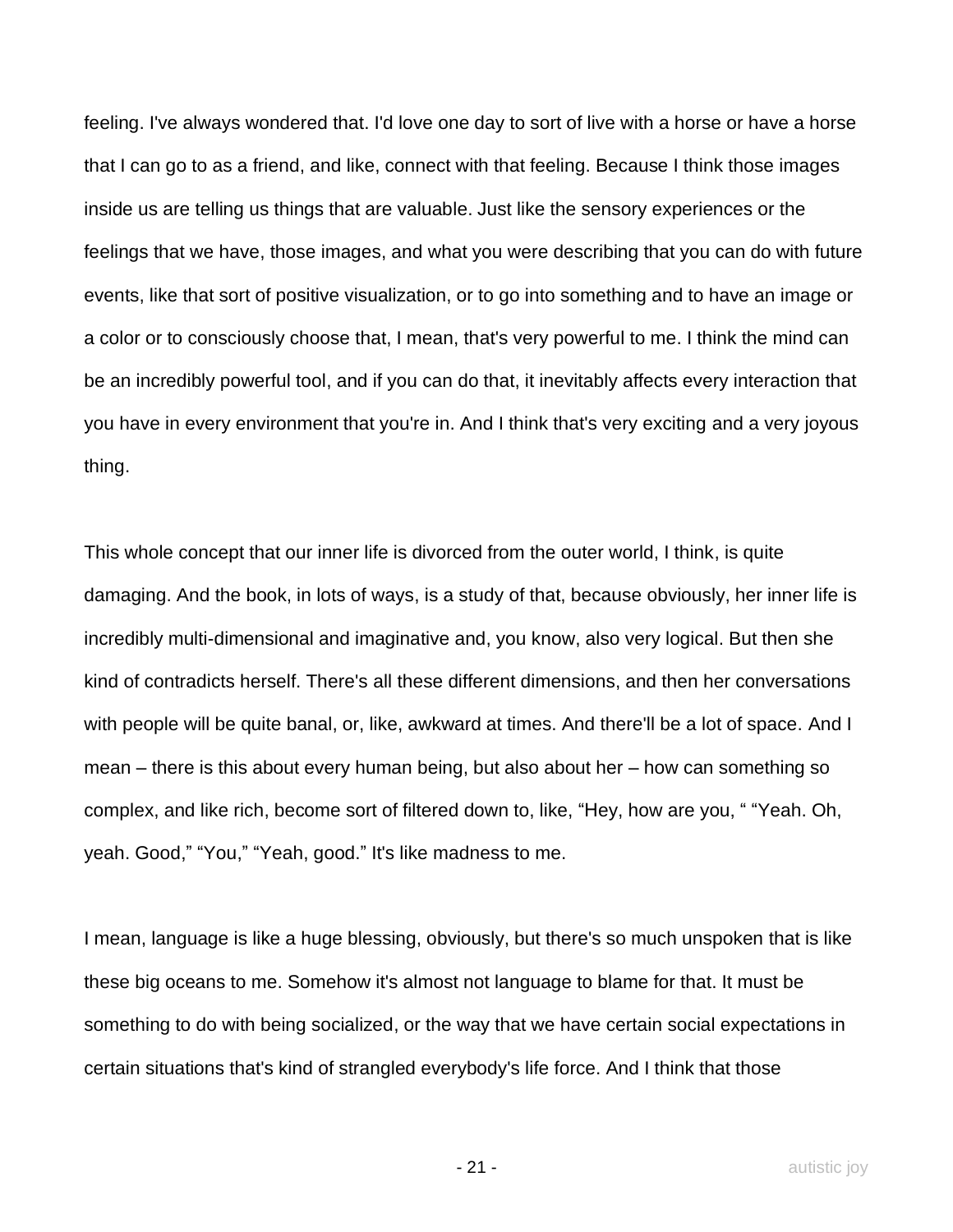imaginings, or like, the solace that you found in those images at school, must have been connecting you with all the dimensions of who you were, beyond this kind of simplified, not even simplified version, but like . . . what's the word . . . it's almost like an impoverished version of who you were that you had to kind of maintain and prop up through school, and keep it going. But in order to facilitate keeping that going, you had to have the outlet for the other things. And to think that people shut those off as they get older too is just devastating to me, whether they're on the spectrum or not. I think that that's a very important thing to be mindful of in us, and that those, those wonderlands inside us are there for a reason too. I don't think anything is a mistake, or shouldn't be there. I think that it's very revealing about who we are, and very liberating, if you can enjoy and celebrate them.

**VG:** I love that, because you said about horses, and suddenly you were talking about wanting to go and ride a horse. I had a horse when I was younger when I was 11 for a few years, and he was called Prince after the Artist Formerly Known As Prince! But I've always felt this really strong connection to horses in that nonverbal way, where there's a sort of deep understanding that communicates through touch, or just through presence, rather than necessarily speaking. I live now in a place where there are horses in fields just behind my house. And every time I see them, I think, wow, I really need to go horse riding again. Just to bring something of that kind of childlike self back into what can often feel like, or has felt like, in the last five, six years, quite a frightening world. And as you said, those desires aren't for nothing, they're telling you something. And even the fact that we've arrived at horses is just remarkable, because I feel really joyful now. And the whole point of this was that I didn't want it to be this professional podcast interview, but more an evolving conversation about autistic joy. That hopefully, the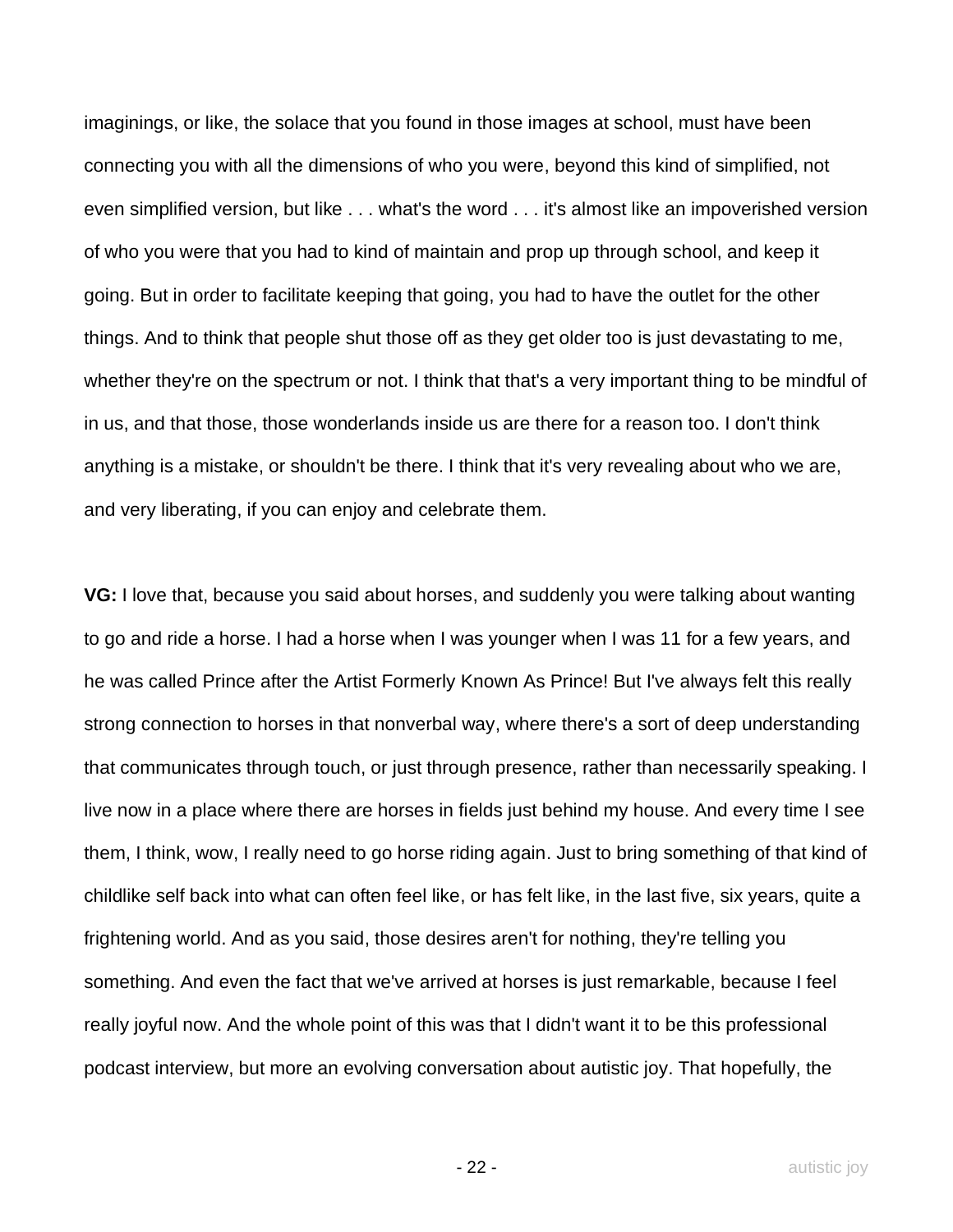conversation itself would be joyful, or it would get us to a place of joy. So we would finish with that.

And so I want to start bringing it a little bit, not to a close, but just to sort of frame a little bit more this question of joy and autistic joy. You also talk in the book about a feeling where the heart swells, and [how] that's the best way to know anything. Although no one ever tells you that, no one ever says, [as you say in the book], *"just use the expansive feeling in your chest to understand what's true, and what you want, and where to go and what really matters."*

I've definitely had that expansive feeling in my chest in our conversation, and then [how to] use that expansive feeling in your chest when you think about horse riding, for example. To allow yourself to be led by that, however strange it might seem in the context of life now, or what you are doing. Where is that autistic sense or autistic sense of joy leading you, potentially? And how much do we close that down? I was always described as very intense or witchy, or, you know, a lot of different things. And that was often quite frightening or, like a caricature of something much more about survival and my core self. Much more existential. And yeah, I'd much prefer to meet somebody and go right into what it feels like to hold a horse than be like, "Hi, how are you," I find that really, really hard.

So I wanted to talk about that expansive feeling, what that feels like for you, and when that's showed up for you in your life. For me, definitely, that's the closest to autistic joy that I could be. Maybe it's led you perhaps in the writing of the book, and, I don't know [maybe] all the diagnoses and [how] you are able, or not able, to use that. I think there are so many aspects of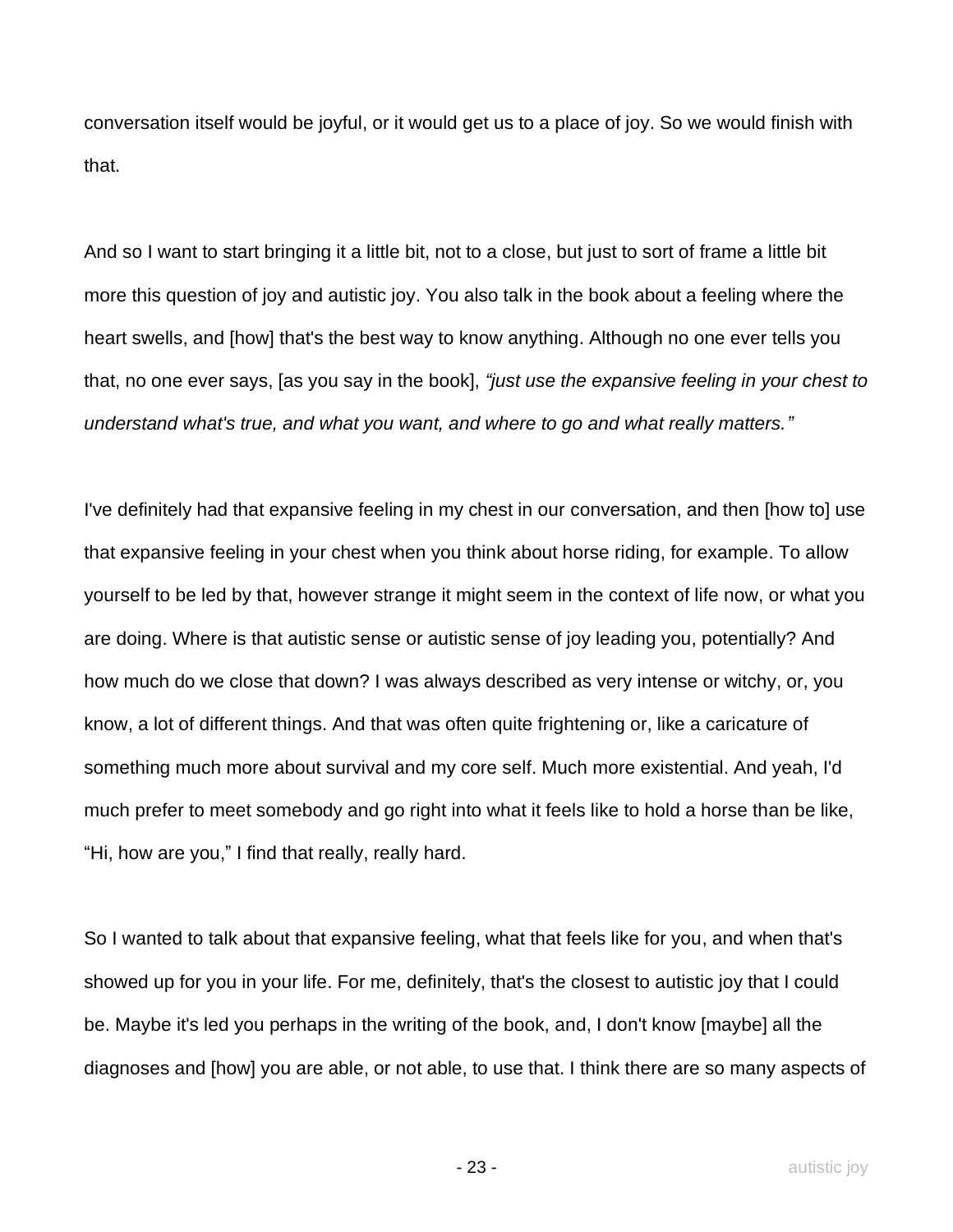society and relationships where that's blocked. We block it ourselves even, as a way of surviving. Because you realize, actually, I need to tone that down because other people will think that I am X, Y Z . . whatever it might be. So there's always a wrestling, I guess, with experiencing that world, that sense of joyful intensity and then also trying to mute or dilute it, as well.

So, yeah, a question around heart swelling . . . expansiveness in the chest . . .

**MR:** Well, that feeling is certainly a steering mechanism in my life which enables me to figure out what I want. It's almost like tuning into that and assessing whether that's present for me with a certain relationship, or, you know, with a certain creative venture that I'm considering investing my time and energy. And it's like, if I can feel that expansive feeling, it's like, "Okay, I am willing to go through whatever challenges or whatever difficulties arise to honor that now." Because that's there, I can then proceed.

But if that's not there at the beginning, or during the experience, if I can be discerning about whether to invest my time and energy in it, it might be a certain, I don't know, it could be a certain routine I've got, or it could be a certain relationship with a certain person. [Maybe] it's just better to, you know, to text or to, you know, occasionally speak on the phone, because when I see them in person, I become depleted? But I do want to give time and attention to it because underneath, I do feel that warmth, or that sense of, you know, and I want to nurture that as best I can. But then in some relationships, it's like, well, that's not there, I just feel heaviness in the heart, or like, I'm being stabbed, or like, you know, I feel like my body's sort of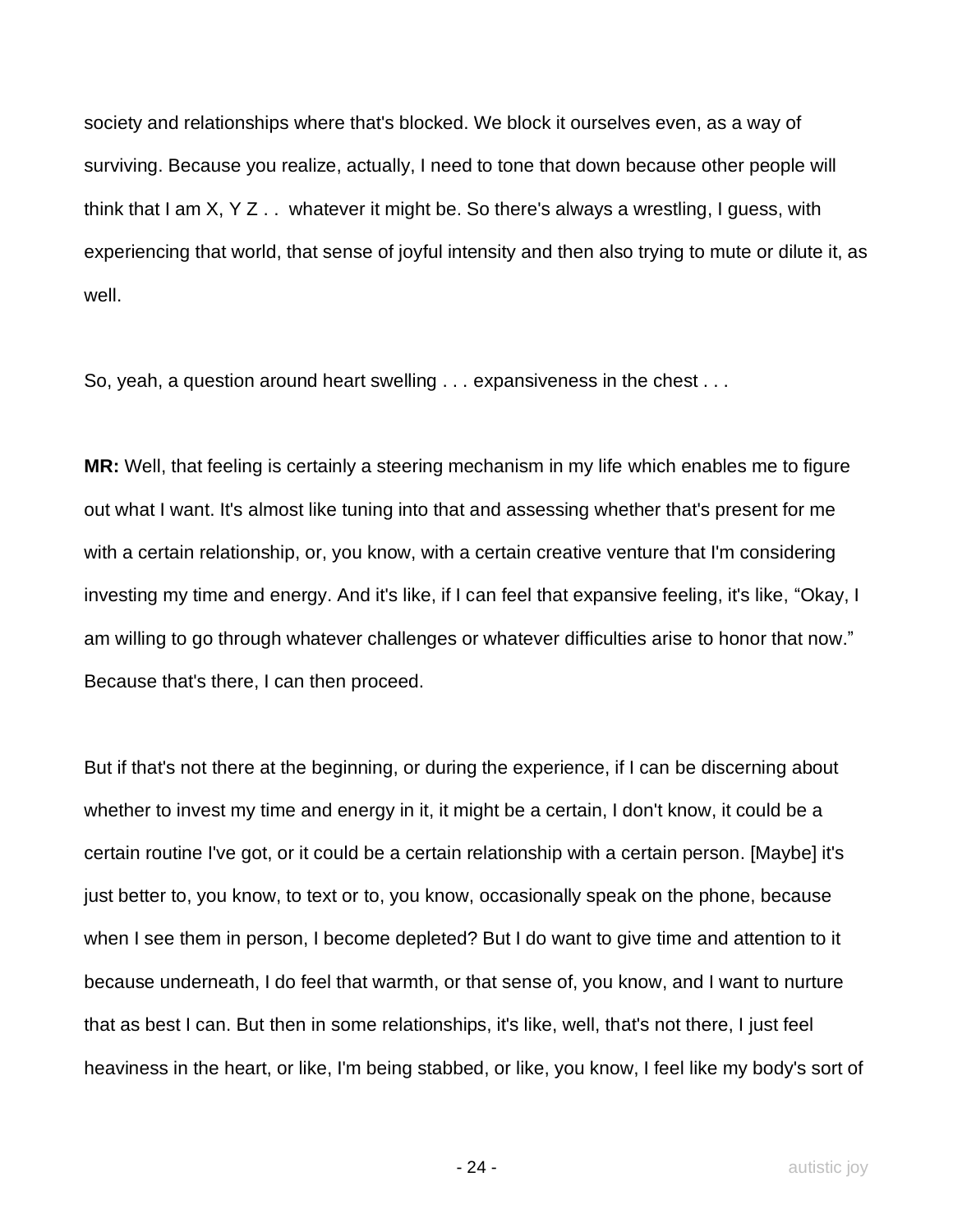caving in on itself. Doing something for the wrong reasons often leads to that feeling. I mean, it's a constantly evolving thing, I guess. It's not like you can figure out at the start of something that you're always going to feel joy, but there is like, a vision or a sense that, I feel like even in writing the book, when she first started sort of speaking to me, I did feel very liberated.

And there were very challenging parts of writing it, you know, like, there's sort of a sequence, as you would know, where she's on the dance floor. I think I've spoken about this before, but that was very hard to write for some reason. I mean, I just had so many judgments about all the people around her, I was so angry at everybody. And I was sort of getting in the way. But it's not like because that was difficult I stopped writing, you know. I had to slow down, find the words and almost consciously cultivate the expansive, or reconnect with that expansive feeling of writing this book, being in this world, giving her space. The challenge is like a small part of it. It's like a little room, if we're gonna use the metaphor of a room, you know, given the title of the book. But it's like, you know, it's just one room. But the expansiveness is the whole thing for me, and I've chosen it and I've taken it on, because it has that quality, imbuing every facet of it. Then it's, as I've said, sort of trying to be discerning about where that exists in my life and where it doesn't, and then how to nurture it. It's been an incredibly helpful steering mechanism.

When I've been asked before, about, you know, what advice would you give to autistic people, or what it's like, how could I possibly begin to advise anybody about anything. And that whole idea of giving advice. I would say it's now following the joy, so that also parents know. I was very blessed in that even if my parents didn't, and still don't understand me in lots of ways, they were always wanting to be very supportive of whatever I was interested in. You know, I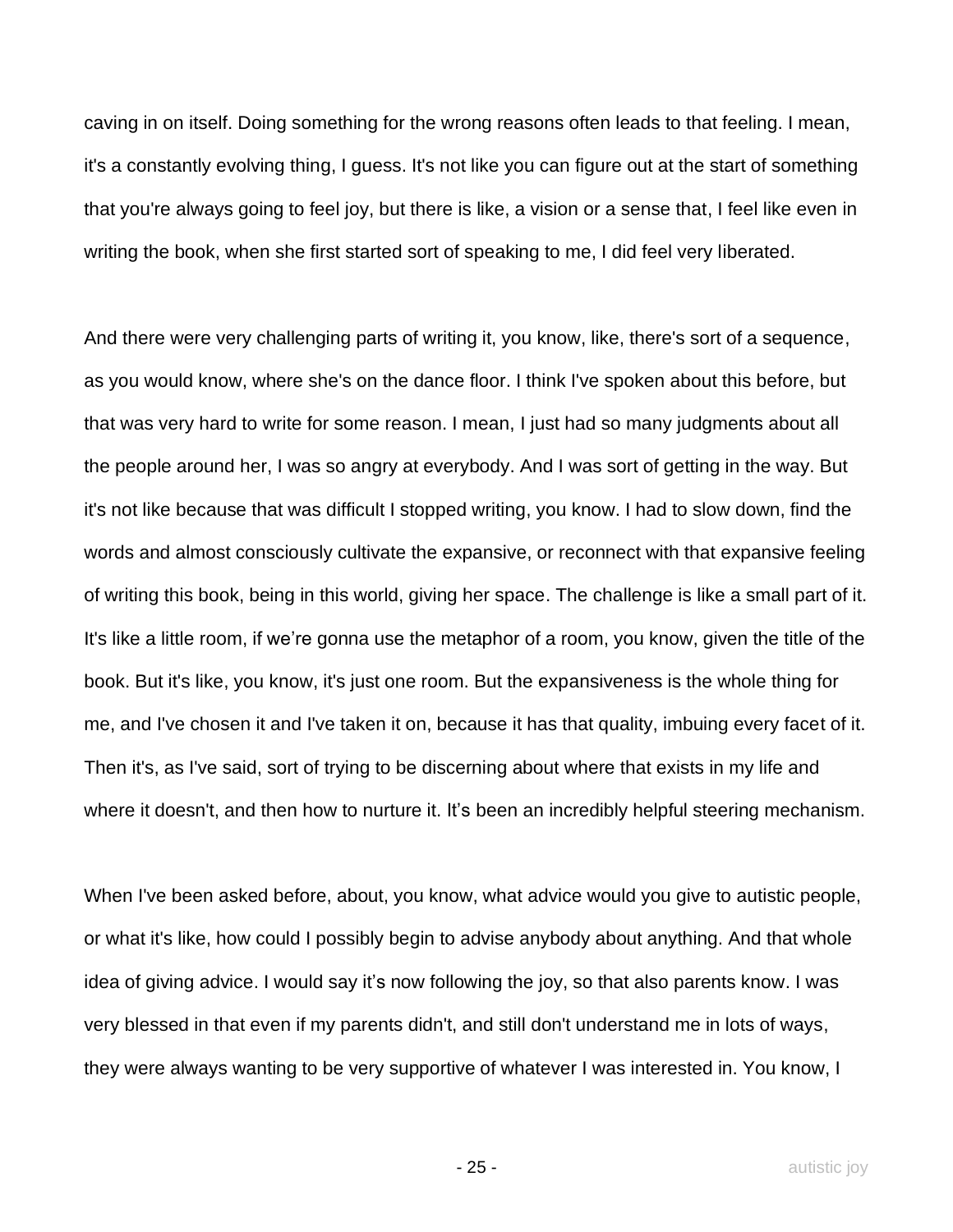wasn't shamed for that. I wasn't pushed somewhere I didn't want to go. It was like, I wanted to be an actress, or I wanted to be a fashion designer, and I was just completely committed. And they were like, "Great, we'll get you pencils." You know, "Okay, do that, we'll give you the old typewriter,' you know. And I think I probably certainly confused them in lots of ways at different times, but they were always very encouraging of that. And so, if we can do that for ourselves, I think that expansive feeling can become a very powerful way to make your way in the world. And to then figure out what challenges you do or don't want to take on, because are they in service of that or not?

**VG:** Thank you so much. I imagine that you've got new things brewing, inklings towards new rooms? I won't ask that question, because I like the idea that there's something emerging . . . Thank you so much for taking time to slow down and, you know, answer a lot of quite intense questions, perhaps. Or, you know, allowing me to take out excerpts from the book and read them. Perhaps not in the way that you heard them, but just the way I said, as portals. So yeah, thank you so much.

**MR:** Thank you so much for having me and yeah, may our discussion be a portal to joy and to that feeling of riding on a horse with, you know, wind in our faces and a feeling of clarity and relief. Cheers to that.

**VG:** Cheers. Yeah, let's end on that.

**MR**: Yeah, thanks, Victoria.